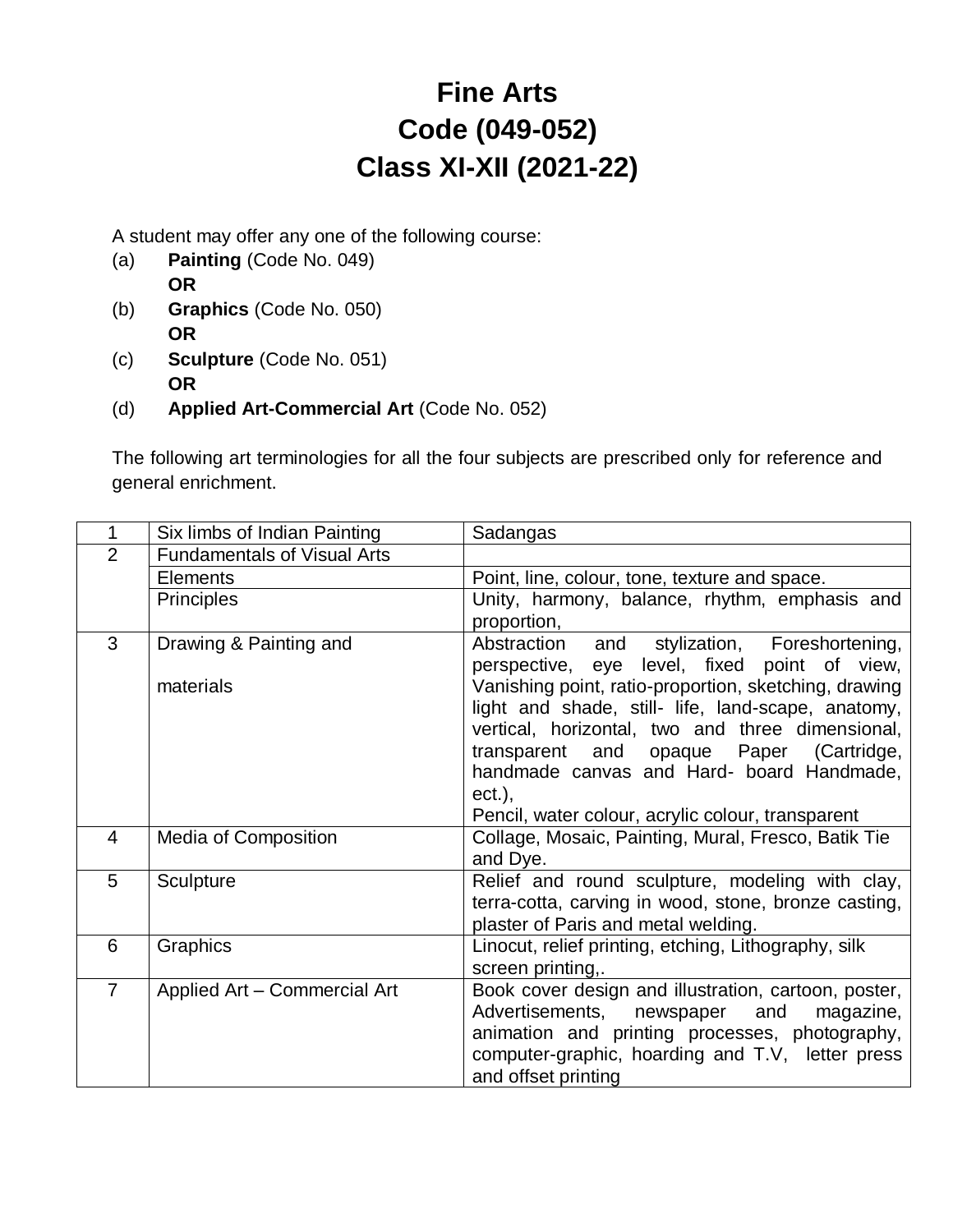**Introduction:** The Art Portfolio will consist of a compilation of all art works, from sketch to finished product. The submission would include both the original and improved versions of assigned tasks reflective of gradual improvement. Step by step development of the work will be assessed in all units.

#### **Components of a Portfolio:**

- Schedule of work
- Research Skills
- Resources and materials
- Study of connections with artists / art movements
- Art making skills
- Personal artist statement
- Studies (e. g., composition/techniques-medium)
- Picture of the final work (reflective skills)
- Evaluation of final work (affective skills)
- Any kind of personalized notes in relation to art work

#### **Profile of Learners Growth Values and Attitudes Rubric The learner develops the ability to:**

- Respect, appreciate and demonstrate an open mind towards the artistic expression of others
- Appears enthusiastic and willing to study artistic expressions from other cultures or regions of the world that are very different from own.
- Accept different forms and styles and tries to explore their meaning.
- Be sensitive towards other's creations
- Be ready to research and transfer his/her learning to his / her own art
- Take initiative
- Be responsible for his/her own learning and progress
- Apply theoretical knowledge in practical contexts
- Possess information and communication technology skills
- Be resourceful and organize information effectively
- Listen attentively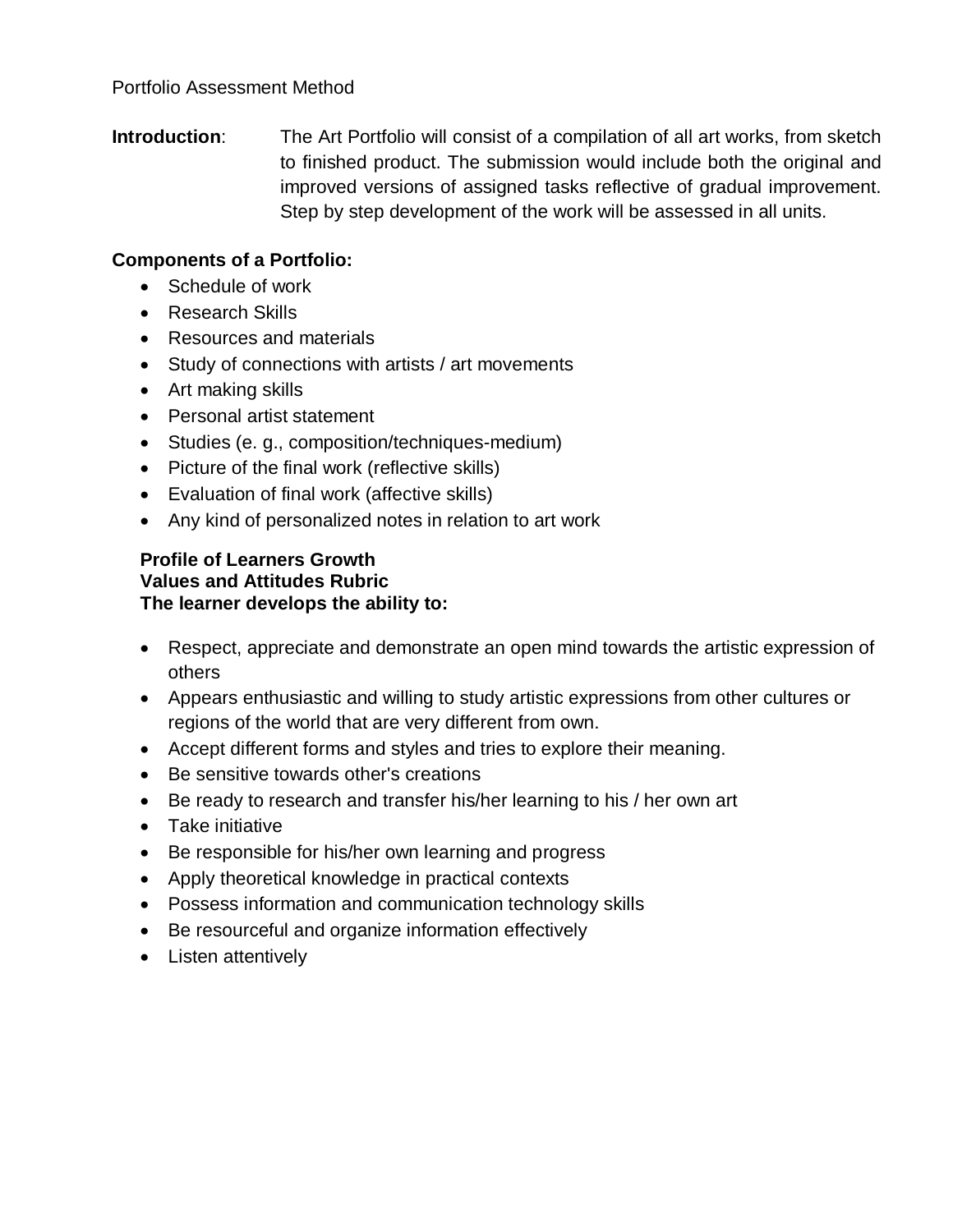### **PORTFOLIO ASSESSMENT FOR FINE ARTS MAY BE DONE**

### **ON THE BASIS OF FOLLOWING CRITERIA**

**Creativity:** Candidates are required to produce evidence that demonstrates a creative approach to problem-solving. Evidence should also include the ability to interpret a given brief and original approaches to produce a solution. Sketchbooks, notebooks and relevant support material should form part of this evidence.

- 1. Drawing
- 2. Detailed Study observation, record, analysis, interpreting a variety of subject
- 3. Mood reflected
- 4. Follow-up of the Fundamentals of Visual Arts (Elements and Principles)
- 5. Message the artist wants to convey
- **Innovation:** The knowledge gained with the help of case study (historical importance, great artist). How has the above been understood in relation to the topic or the theme taken up by the student?
- **Technique:** To foster creativity and self-expression (basic understanding of colour concept and application in relation to colour and texture of the material used by the student). Size, details, proportion required according to the base used for the painting medium chosen according to their art stream. Techniques studied from folk style, contemporary art or traditional art should be used while creating a new concept.

#### **The learners:**

- Discover their potential for creativity, self-expression and visual awareness through painting.
- Feel confident with the chosen medium as a means of communicating and generating ideas.
- Develop observation, recording, manipulation and application skills.
- Experiment with a range of media and techniques.
- Relate their work to other artists work and understand the historical context of this work.
- Understand the basic principles of colour.
- Develop critical awareness.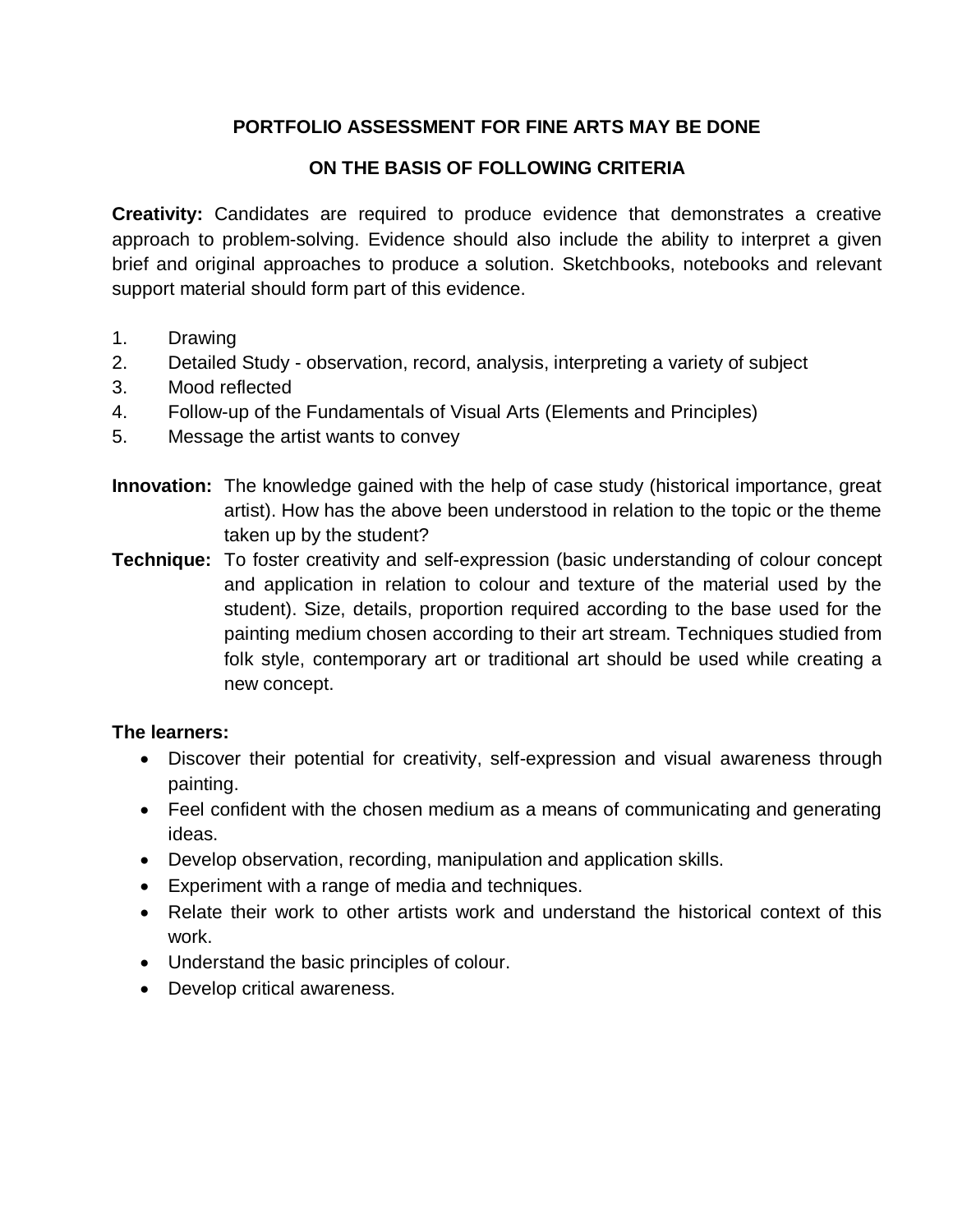#### **Execution of Work**

- Highlight the method of work giving a historical study of the work.
- Originality in the presentation (paintings, sketches, etc.)
- Demonstrate an understanding of basic colour principles, colour mixing and representation.
- Employ a variety of traditional and experimental techniques and processes
- Use a variety of media and materials
- Observe, record, analyses, interpret a variety of subjects, including :
	- the manufactured environment
	- the natural environment
	- the human figure
- Present evidence of personal enquiry and self-expression
- Discuss and relate own work to recognize artists work
- Observe colour in other craft and design areas
- Make informed critical judgment on work in progress

#### **Experimentation**

- **A. Progressive Work:** Candidates are required to show evidence of research carried out. It is expected that their skills will demonstrate evidence of process and the exploration of a wide range of subjects. An accepted standard of achievement using a range of media and material should be an integral part of the candidate's development.
- **B. Skills:** Sound aesthetic judgment and organizational skills should be demonstrated in the process of presented by a candidate.
- **C. Logical organization and collection of creations.**
- **D. Critical evaluation and aesthetic judgment applied**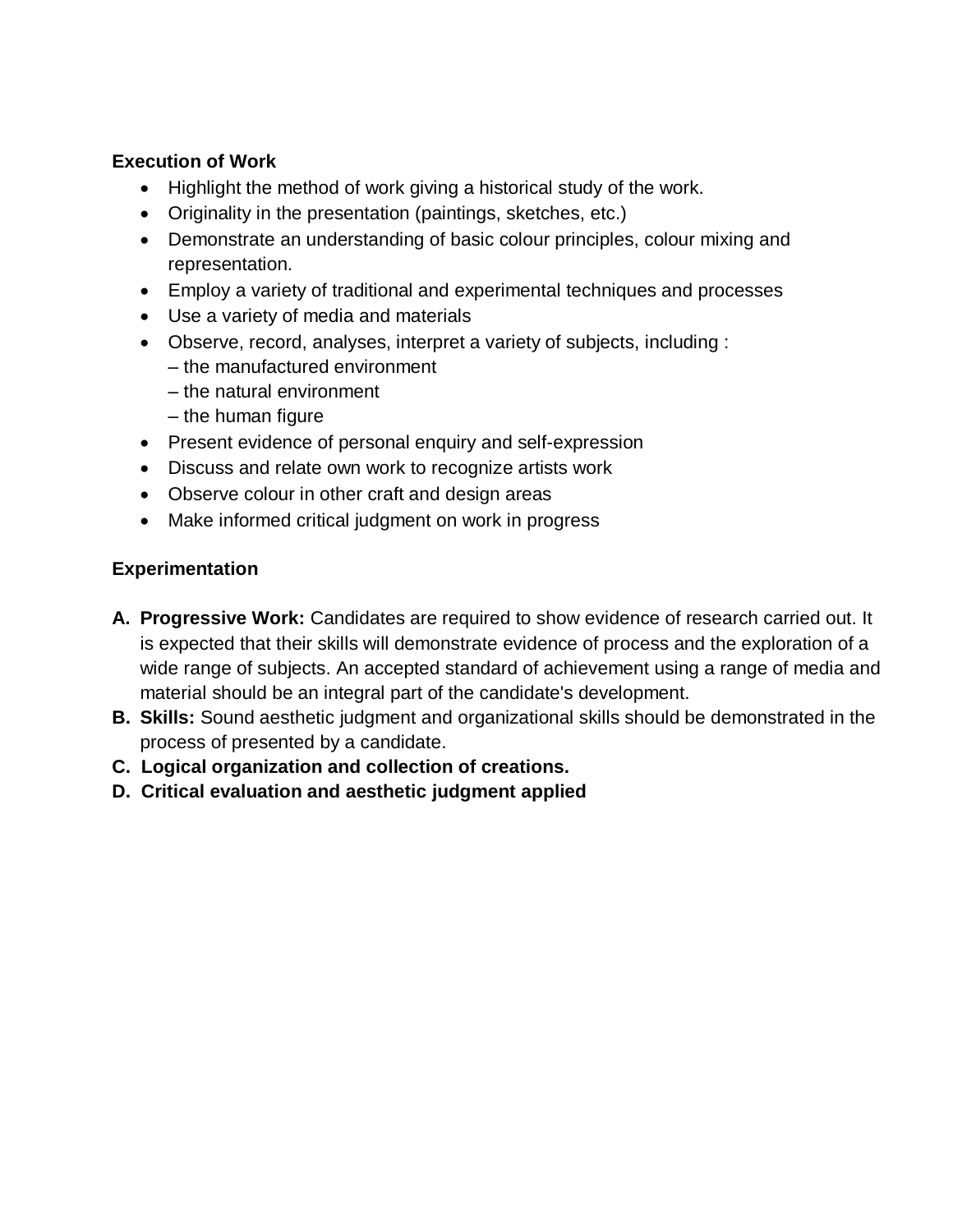### **PAINTING (Code No. 049)**

**Introduction:** The course in Painting at Senior Secondary stage as an elective subject is aimed to develop aesthetic sense of the students through the understanding of various important well known aspects and modes of visual art expression in India's rich cultural heritage from the period of Indus valley to the present time. It also encompasses practical exercises in drawing and painting to develop their mental faculties of observation, imagination, creation and physical skills required for its expressions.

#### **Objectives**

#### **A) Theory**

 The objective of including the history of Indian Art for the students is to familiarise them with the various styles and modes of art expressions from different parts of India. This would enrich their vision and enable them to appreciate and develop an aesthetic sensibility to enjoy the beauty of nature and life. The students will also have an opportunity to observe and study the evolution of its mutations and synthesis with other style and the rise of an altogether new style. The students should be made aware of art as a human experience. The teachers should be able to expose them to the wide range of artistic impressions, the media and the tools used. The history of Indian art is a long one. Hence the students would be acquainted with brief glimpses of the development of Indian visual art as are required for concept formation. Examples included in the course of study are selected because of their aesthetic qualities and are intended purely as guidelines

#### **B) Practical**

The purpose of introducing practical exercises in painting is to help and enable the students:

- To develop skill of using drawing and painting material (surface, tools and equipment, etc.) effectively.
- To sharpen their observation skills through study of common objects and various geometrical and non-geometrical forms found in life and nature.
- To develop their skills to draw and paint these observations.
- To develop an understanding of painting-composition (The use of the elements and the principles of painting -composition).
- To create the forms and the colour schemes in imagination with an ability to express them effectively in drawing and painting.
- To express the different feelings and moods of life and nature in lines, forms and colours.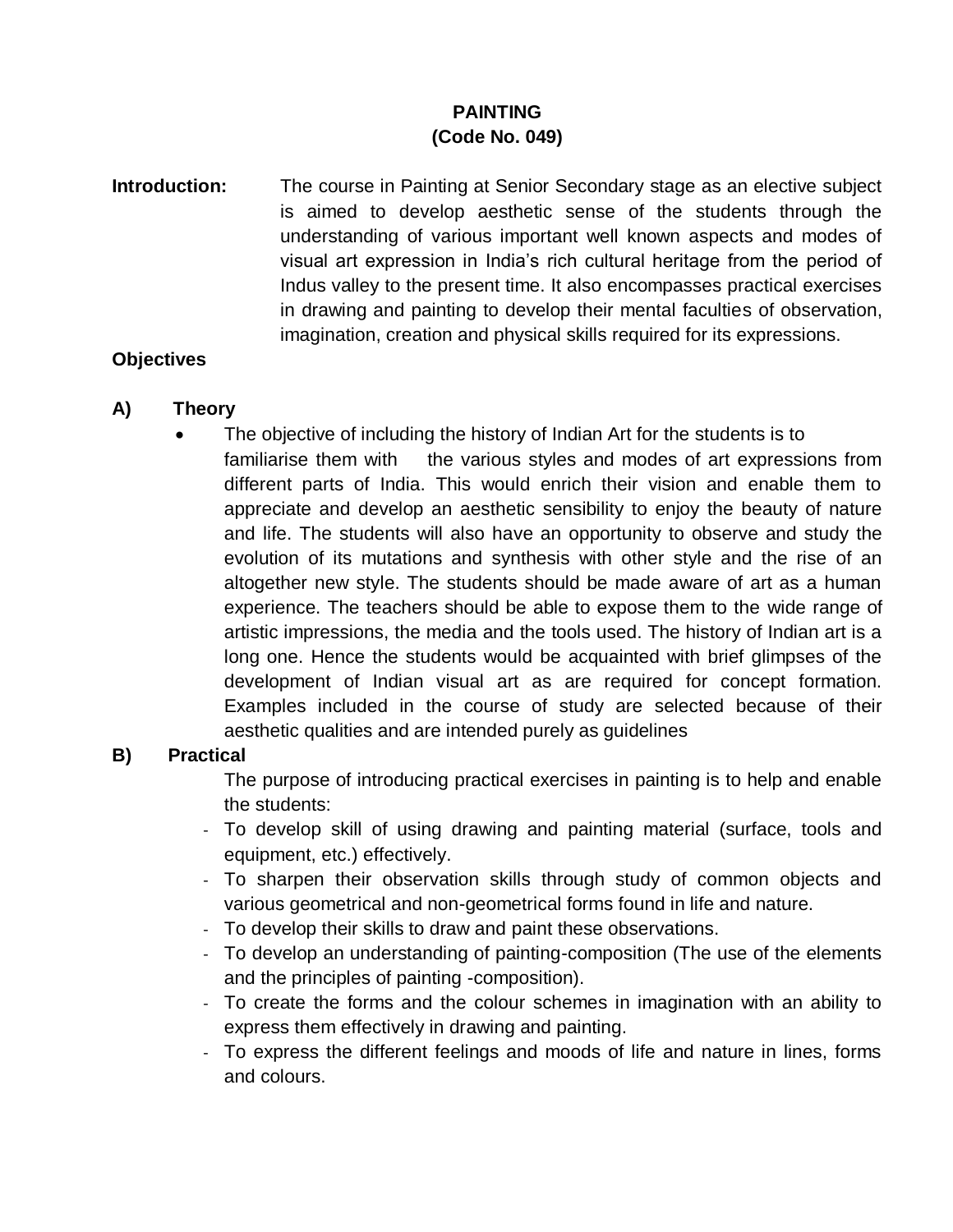### **PAINTING (Code No. 049) CLASS–XI (2021-22)**

# **Theory Maximum marks: 30**

#### **Time allowed: 2 hours**

### **Unit wise Weightage**

| <b>Unit</b>   | <b>Content</b>                                                                          | <b>Periods</b> | <b>Marks</b> |
|---------------|-----------------------------------------------------------------------------------------|----------------|--------------|
| (a)           | Six limbs of Indian Painting & fundamentals of<br>Visual Arts (Elements and Principals) | 24             | 5            |
| (b)           | Pre-Historic rock paintings and art of Indus<br>Valley                                  |                | 5            |
| $\mathcal{P}$ | Buddhist, Jain and Hindu Art                                                            | 24             | 10           |
| 3             | Artistic<br>Sculptures, Bronzes and<br>Temple<br>aspects of Indo- Islamic architecture  | 24             | 10           |
|               |                                                                                         | 72             | 30           |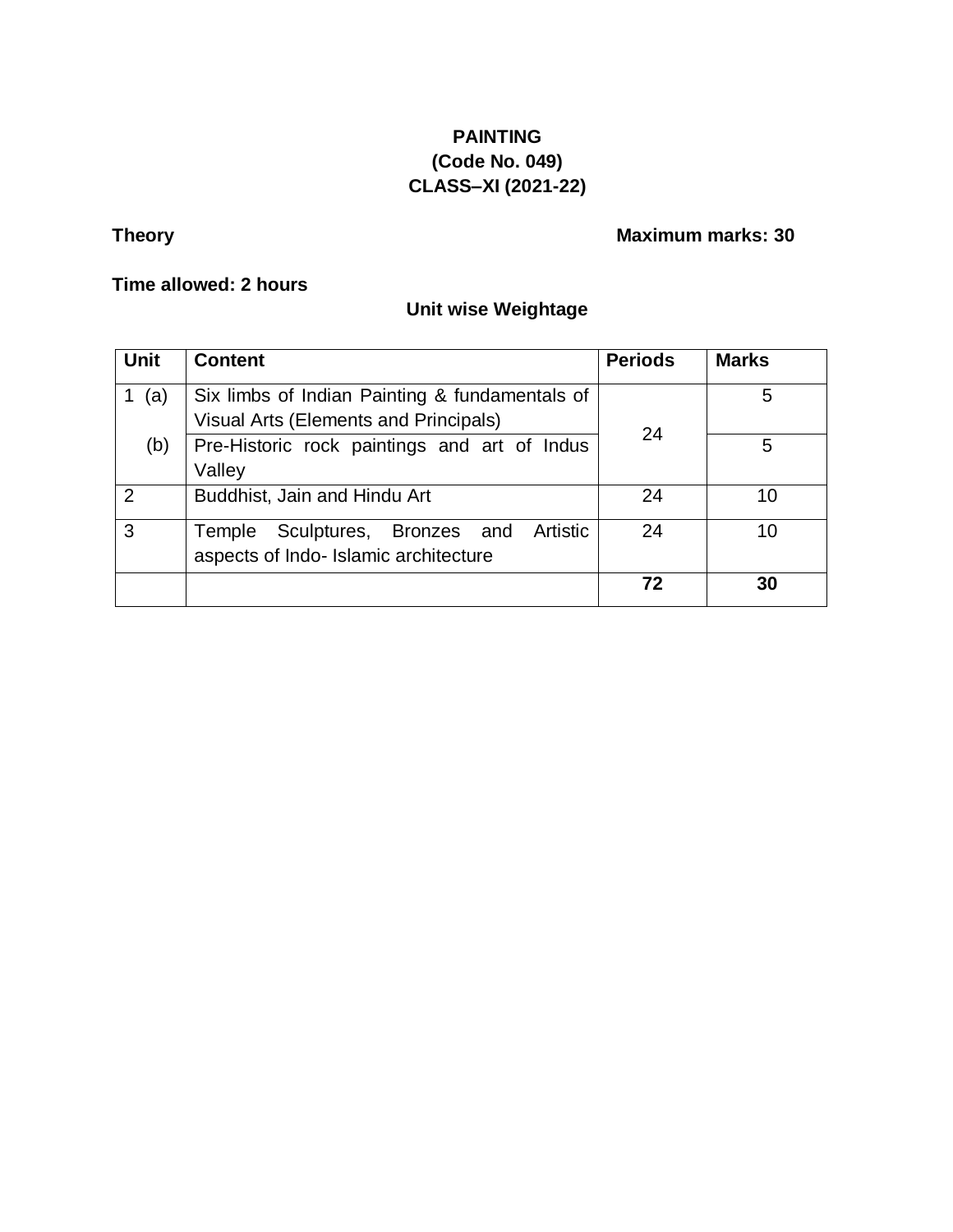| <b>Unit</b>       | <b>Content</b>                                                                          |                |
|-------------------|-----------------------------------------------------------------------------------------|----------------|
|                   |                                                                                         | <b>Periods</b> |
|                   |                                                                                         |                |
| <b>Unit 1. a.</b> | Six Limbs of Indian Painting & Fundamentals of Visual Arts                              |                |
|                   | (Elements and Principles)                                                               |                |
| b.                | Pre-historic Rock Paintings and Art of Indus Valley                                     |                |
|                   | (2500 B.C to 1500 B.C)                                                                  |                |
|                   | (i) Pre Historic Rock Paintings                                                         |                |
|                   | Introduction                                                                            |                |
|                   | 1. Period and Location                                                                  |                |
|                   | 2. Study of method & material and appreciation of following Pre-                        |                |
|                   | historic paintings:                                                                     |                |
|                   | · Wizard's Dance, Bhimbethaka                                                           |                |
| (ii)              | (ii) Introduction                                                                       |                |
|                   | 1. Period and Location.<br>2. Extension: In about 1500 miles                            |                |
|                   |                                                                                         |                |
|                   | Harappa & Mohenjo-daro (Now in Pakistan)                                                |                |
|                   | Ropar, Lothal, Rangpur, Alamgirpur, Kali Bangan, Banawali and                           |                |
| $\overline{2}$    | Dholavira (in India)                                                                    |                |
|                   | Study of method & material and appreciation of following Sculptures<br>and Terracottas: |                |
|                   |                                                                                         |                |
|                   | (i) Dancing girl (Mohenjo-daro)                                                         |                |
|                   | Bronze, 10.5 x 5 x 2.5 cm.<br>Circa 2500 B.C.                                           |                |
|                   | (Collection: National Museum, New Delhi).                                               |                |
|                   |                                                                                         |                |
|                   | (ii) Male Torso (Harappa)                                                               |                |
|                   | Red lime Stone, 9.2 x 5.8 x 3 cms.                                                      |                |
|                   | Circa 2500 B.C.                                                                         |                |
|                   | (Collection: National Museum, New Delhi)                                                |                |
|                   |                                                                                         |                |
|                   | (iii)Mother Goddess (Mohenjo-daro) terracotta, 22 x 8 x 5 cms.                          |                |
|                   | Circa 2500 B.C. (Collection: National Museum, New Delhi).                               |                |
| 3.                | Study of method and material and appreciation of the following Seal:                    |                |
|                   | (i) Bull (Mohenjo-daro)                                                                 |                |
|                   | Stone (Steatite), 2.5 x 2.5 x 1.4 cm.                                                   |                |
|                   | Circa 2500 B.C. (Collection: National Museum, New Delhi).                               |                |
|                   | Decoration on earthen ware:                                                             |                |
|                   | (ii) Painted earthen-ware (Jar) Mohenjo-daro                                            |                |
|                   | (Collection: National Museum, New Delhi).                                               |                |
|                   |                                                                                         |                |
| Unit 2            | <b>Buddhist, Jain and Hindu Art</b>                                                     | 24             |
|                   | (3rd century B.C. to 8th century A.D.)                                                  | <b>Periods</b> |
| 1.                | General Introduction to Art during Mauryan, Shunga,                                     |                |
|                   | Kushana (Gandhara and Mathura styles) and Gupta period:                                 |                |
| 2.                | Study of method & material and appreciation of following Sculptures:                    |                |
|                   |                                                                                         |                |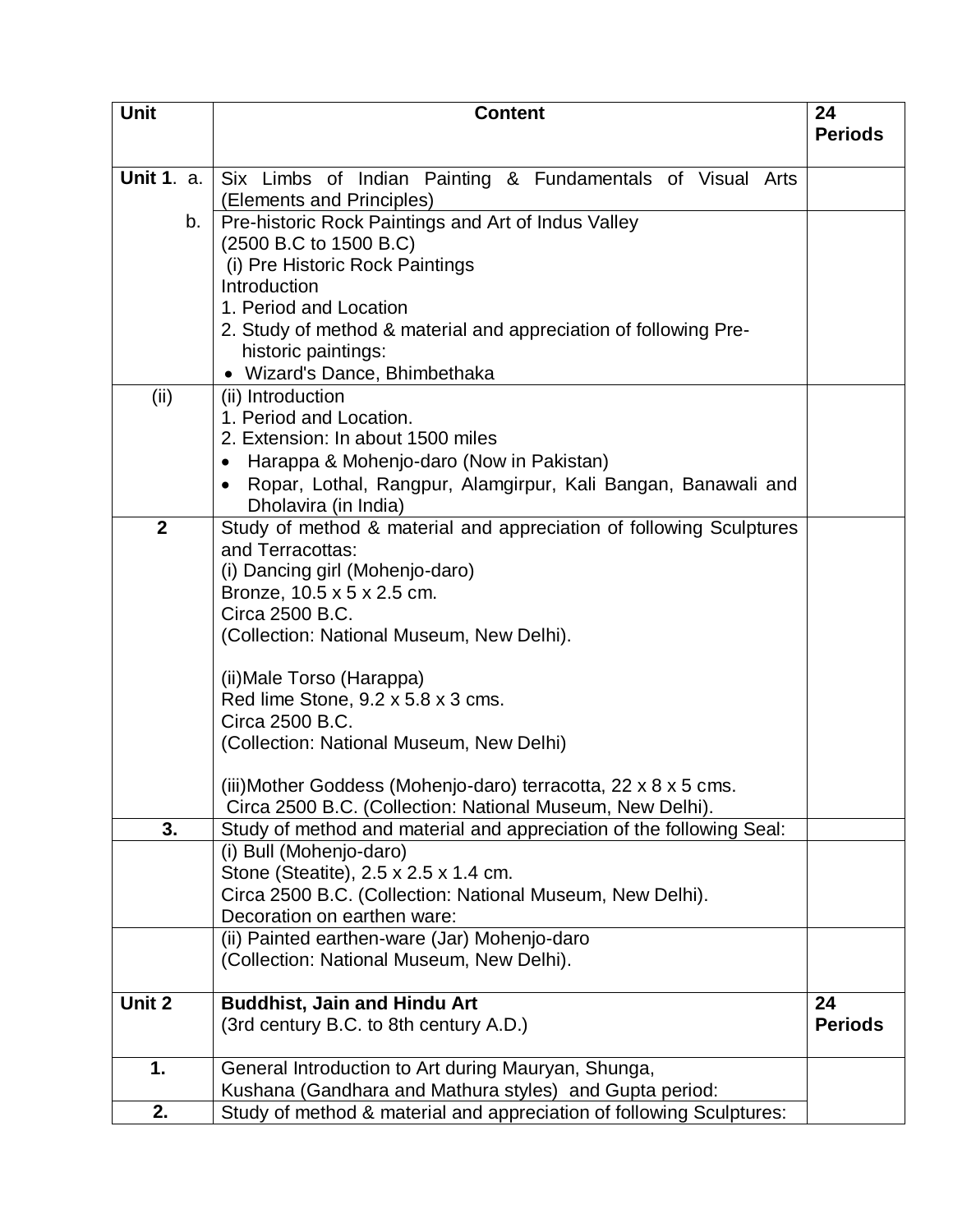|         | (i) Lion Capital from Sarnath (Mauryan period)                                                                                     |                |
|---------|------------------------------------------------------------------------------------------------------------------------------------|----------------|
|         | Polished sandstone, Circa 3rd Century B.C.                                                                                         |                |
|         | (Collection: Sarnath Museum, U.P.)                                                                                                 |                |
|         | (ii) Chauri Bearer from Didar Ganj (Yakshi) (Mauryan period)                                                                       |                |
|         | Polished sandstone Circa 3rd Century B.C.                                                                                          |                |
|         | (Collection: Patna Museum, Bihar)                                                                                                  |                |
|         | (iii) Bodhisattva head from Taxila (Kushan period-Gandhara style)<br>Stone, 27.5 x 20 x 15c.m. Circa 2nd Century A.D.              |                |
|         | (Collection: National Museum, New Delhi)                                                                                           |                |
|         | (iv) Seated Buddha from Katra Mound, Mathura-(Kushan Period-                                                                       |                |
|         | Mathura Style) Red-spotted Sand Stone, Circa 3rd Century AD.                                                                       |                |
|         | (Collection: Govt. Museum, Mathura)                                                                                                |                |
|         | (v) Seated Buddha from Sarnath (Gupta period)                                                                                      |                |
|         | Stone Circa 5 <sup>th</sup> century AD                                                                                             |                |
|         | (Collection: Sarnath Museum U.P.)                                                                                                  |                |
|         | (vi) Jain Tirathankara (Gupta period)                                                                                              |                |
|         | Stone, Circa 5th Century A.D.                                                                                                      |                |
|         | (Collection: State Museum, Lucknow U.P.)                                                                                           |                |
| 3.      | Introduction to Ajanta                                                                                                             |                |
|         | Location and period, No. of caves, Chaitya and Vihara, paintings and                                                               |                |
|         | sculptures, subject-matter and technique etc.                                                                                      |                |
| 4.      | Study of method & material and appreciation of following painting                                                                  |                |
|         | (i) Padmapani Bodhisattva (Ajanta Cave No. I, Maharashtra)                                                                         |                |
|         | Mural Painting Circa 5th Century A.D.                                                                                              |                |
|         |                                                                                                                                    |                |
| Unit 3: | Temple Sculpture, Bronzes and artistic aspects of Indo Islamic                                                                     | 24             |
|         | <b>Architecture</b>                                                                                                                | <b>Periods</b> |
|         |                                                                                                                                    |                |
| (A)     | Artistic aspects of Indian Temple sculpture<br>(6th Century A.D. to 13th Century A.D.)                                             |                |
| 1.      | Introduction to Temple Sculpture                                                                                                   |                |
|         | (6th Century A.D. to 13th Century A.D.)                                                                                            |                |
| 2.      | Study of method & material and appreciation of following Temple-                                                                   |                |
|         | Sculptures:                                                                                                                        |                |
|         | (i) Descent of Ganga (Pallava period, Mamallapuram, Tamil Nadu),                                                                   |                |
|         | granite rock,                                                                                                                      |                |
|         | Circa 7th Century A.D.                                                                                                             |                |
|         | (ii) Ravana Shaking Mount Kailasha (Rashtrakuta period, Ellora,                                                                    |                |
|         | Maharashtra)                                                                                                                       |                |
|         | Stone 8th Century A.D.                                                                                                             |                |
|         | (iii) Trimurti (Elephanta, Maharashtra)<br>Stone, Circa 9th Century A.D.                                                           |                |
|         |                                                                                                                                    |                |
|         | (iv)Lakshmi Narayana (Kandariya Mahadev Temple) (Chandela<br>period, Khajuraho; Madhya Pradesh)                                    |                |
|         | Stone, Circa 10th Century A.D.                                                                                                     |                |
|         | (v) Cymbal Player, Sun Temple (Ganga Dynasty, Konark; Odisha)                                                                      |                |
|         | Stone, Circa 13th Century A.D.                                                                                                     |                |
|         | (vi) Mother and Child (Vimal-Shah Temple, Solanki Dynasty, Dilwara,<br>Mount Abu; Rajasthan) white marble, Circa 13th Century A.D. |                |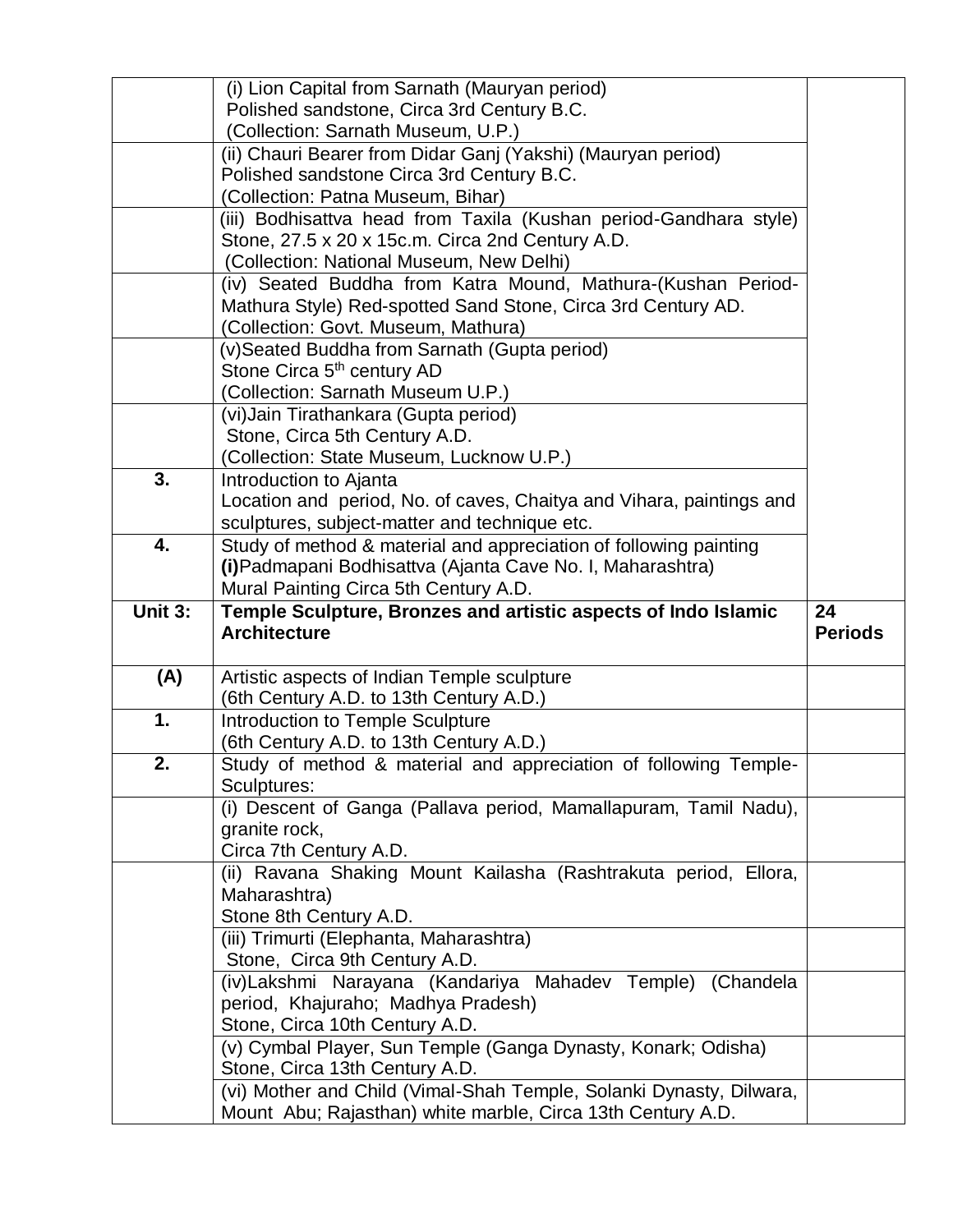| B)           | <b>Bronzes</b>                                           |  |
|--------------|----------------------------------------------------------|--|
|              | Introduction to Indian Bronzes                           |  |
| 2.           | Method of casting (solid and hollow)                     |  |
| 3.           | Study and appreciation of following south Indian Bronze: |  |
|              | (i) Nataraj (Chola period, Thanjavur Distt.              |  |
|              | Tamil Nadu)12th Century A.D.                             |  |
|              | (Collection: National Museum, New Delhi.)                |  |
| (C)          | Artistic aspects of the Indo-Islamic architecture:       |  |
|              | Introduction                                             |  |
| $\mathbf{p}$ | Study and appreciation of following architectures:       |  |
|              | (i) Qutab Minar, Delhi                                   |  |
|              | (ii)Taj Mahal, Agra                                      |  |
|              | (iii) Gol Gumbad of Bijapur                              |  |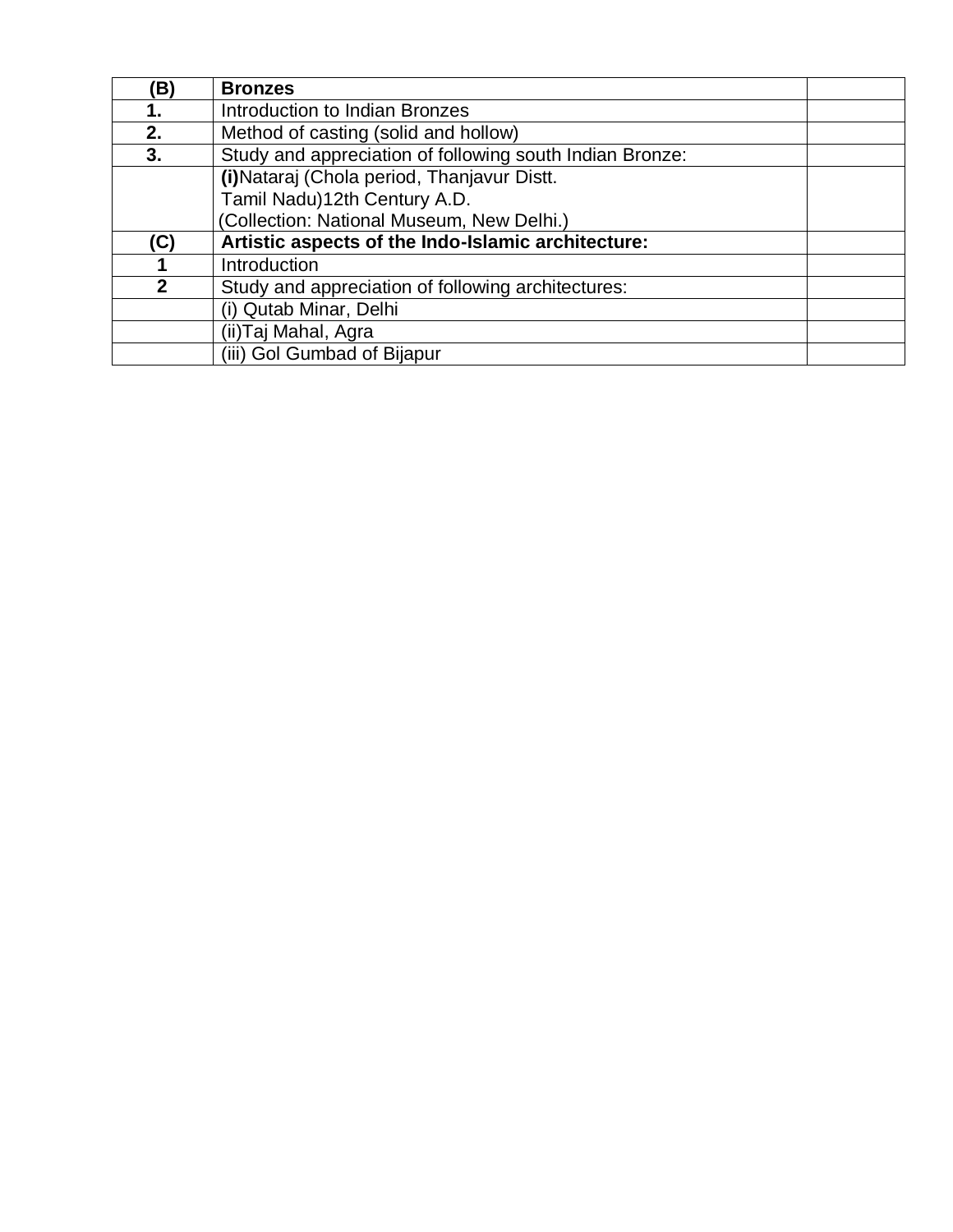### **Painting (Code no. 049) CLASS–XI (2021-22)**

#### **Practical Maximum Marks: 70**

#### **Time allotted: 6 ours (3+3)**

#### **Unit wise Weightage**

| Unit | <b>Content</b>              | Periods | <b>Marks</b> |
|------|-----------------------------|---------|--------------|
|      | Nature and Object Study     | 50      | 25           |
|      | <b>Painting Composition</b> | 50      | 25           |
|      | <b>Portfolio Assessment</b> | 48      |              |
|      | Total                       | 148     |              |

|         |                                                                                 | 25 Marks                        |  |
|---------|---------------------------------------------------------------------------------|---------------------------------|--|
| Unit 1  | <b>Nature and Object Study</b>                                                  |                                 |  |
|         | Study of two or three natural and geometric forms in pencil with light          |                                 |  |
|         | 50 Periods.<br>and shade from a fixed point of view. Natural forms like plants, |                                 |  |
|         | vegetables, fruits and flowers, etc., are to be used. Geometrical forms         |                                 |  |
|         | of objects like cubes, cones, prisms, cylinders and spheres should be           |                                 |  |
|         |                                                                                 |                                 |  |
|         | used.                                                                           |                                 |  |
| Unit 2: | <b>Painting Composition</b>                                                     | 25<br><b>Marks</b>              |  |
|         |                                                                                 | <b>50 Periods</b>               |  |
| i.      | Simple exercises of basic design in variation of geometric and rhythmic         | 10 <sup>°</sup><br><b>Marks</b> |  |
|         | shapes in geometrical and decorative designs and colours to                     | 25 Periods                      |  |
|         | understand designs as organised visual arrangements.                            |                                 |  |
| ii.     | Sketches from life and nature                                                   | 15<br><b>Marks</b>              |  |
|         |                                                                                 |                                 |  |
|         |                                                                                 | 25 Periods                      |  |
| Unit 3  | <b>Portfolio Assessment</b>                                                     | 20 Marks                        |  |
|         |                                                                                 | <b>48 Periods</b>               |  |
| a)      | Record of the entire years' performance from sketch to finished product         | 10 Marks                        |  |
| b)      | Five selected nature and object study exercises in any media done               | 05 Marks                        |  |
|         | during the session                                                              |                                 |  |
| c)      | Three selected works of painting composition done during the year               | 03 Marks                        |  |
| d)      | Two selected works based any Indian Folk Art (Painting)                         | 02 marks                        |  |
|         |                                                                                 |                                 |  |
|         |                                                                                 |                                 |  |

These selected works prepared during the course by the candidates and certified by the school authorities as the work done in the school will be placed before the examiners for assessment.

- **Note:** 1. The candidates should be given one hour-break after first three hours.
	- 2. The time-table to be so framed as to allow the students to work continuously for minimum of two periods at a stretch.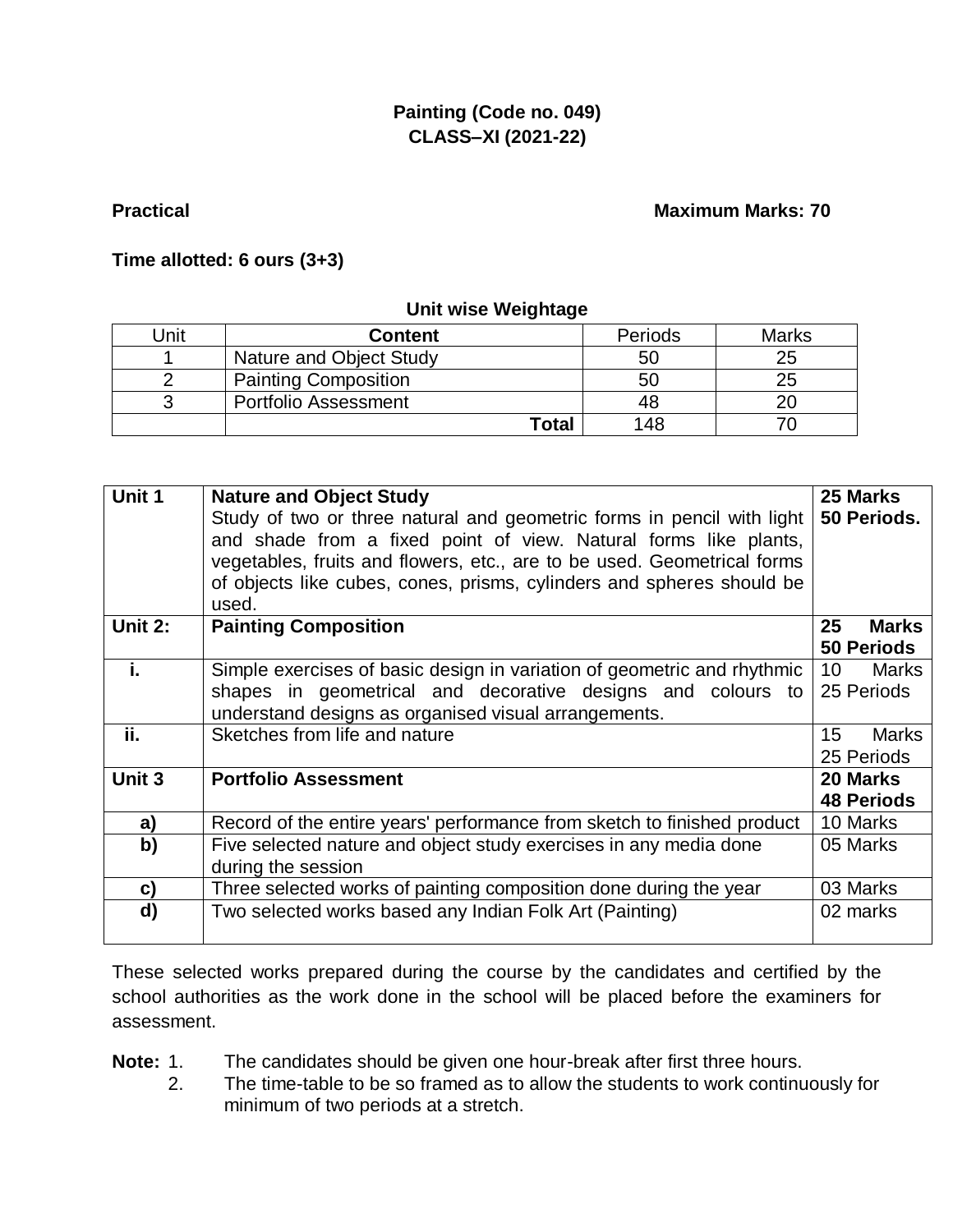#### **PAINTING (Code No. 049) CLASS–XII (2021-22)**

#### **Theory Maximum Marks: 30**

#### **Time allowed: 2 hours**

#### **Unit wise Weightage Time: 2 Hours**

|              | Unit1(a) $\vert$ Six limbs of Indian Painting & fundamentals of Visual | Periods | <b>Marks</b> |
|--------------|------------------------------------------------------------------------|---------|--------------|
|              | <b>Arts (Elements &amp; Principles)</b>                                |         |              |
| (b)          | The Rajasthani and Pahari Schools of Miniature Painting                | 24      | 10           |
| 2            | The Mughal and Deccan Schools of Miniature Painting                    | 24      | 10           |
| $\mathbf{3}$ | The Bengal School of Painting and the Modern Trends in                 | 24      | 10           |
|              | Indian Art                                                             |         |              |
|              |                                                                        |         | 30           |

#### **Unit 1 (a) Six Limbs of Indian Painting & Fundamentals of Visual Arts (Elements and Principles)**

| (b) | The Rajasthani and Pahari Schools of Miniature Painting     | <b>18 Periods</b> |
|-----|-------------------------------------------------------------|-------------------|
|     | (16th Century A.D. to 19th Century A.D.)                    |                   |
|     | A brief introduction to Indian Miniature Schools: Western-  |                   |
|     | Hndian, Pala, Rajasthani, Mughal, Central India, Deccan and |                   |
|     | Pahari.                                                     |                   |

#### **The Rajasthani School:**

- 1. Origin and Development
- 2. Sub-Schools-Mewar, Bundi, Jodhpur, Bikaner, Kishangarh and Jaipur
- 3. Main features of the Rajasthani School
- **4.** Study of method & material and appreciation of the following Rajasthani paintings

| <b>Title</b>                    | <b>Painter</b>     | <b>Sub-School</b> |
|---------------------------------|--------------------|-------------------|
| Maru-Ragini                     | Sahibdin           | Mewar             |
| Raja Aniruddha Singh Hara       | <b>Utkal Ram</b>   | <b>Bundi</b>      |
| Chaugan Players                 | Dana               | Jodhpur           |
| Krishna on swing                | <b>Nuruddin</b>    | <b>Bikaner</b>    |
| Radha (Bani-Thani)              | <b>Nihal Chand</b> | Kishangarh        |
| Bharat Meets Rama at Chitrakuta | Guman              | Jaipur            |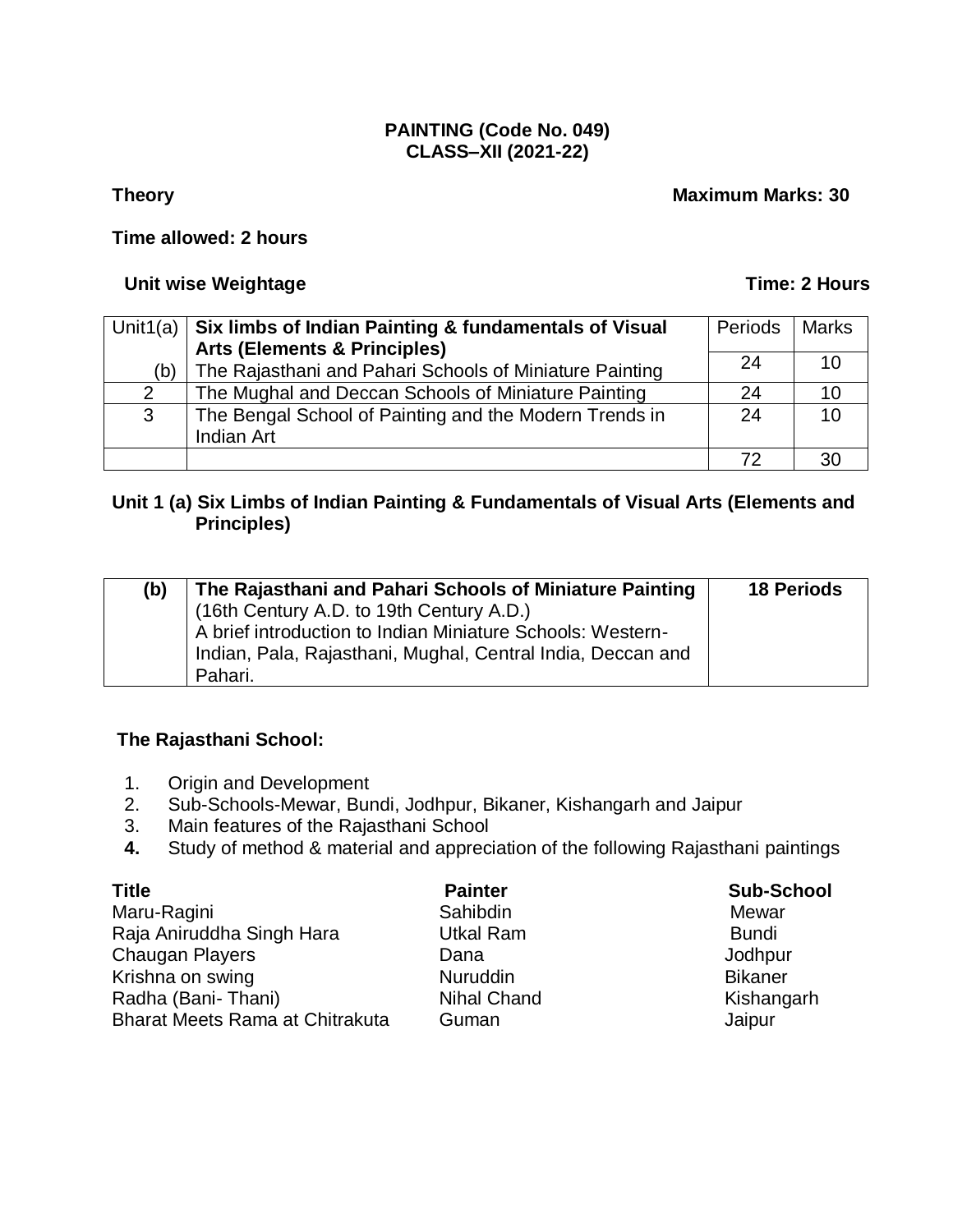#### **The Pahari School:**

- 1. Origin and development
- 2. Sub-Schools-Basohli, Guler, Kangra, Chamba and Garhwal
- 3. Main features of the Pahari School
- 4. Study of method & material and appreciation of the following Pahari paintings:

| <b>Title</b>                      | <b>Painter</b>  | <b>Sub-School</b> |
|-----------------------------------|-----------------|-------------------|
| Krishna with Gopis                | Manaku          | Basohli           |
| Nand, Yashoda and                 |                 |                   |
| Krishna with Kinsmen $\downarrow$ |                 |                   |
| Going to Vrindavana               | <b>Nainsukh</b> | Kangra            |
|                                   |                 |                   |
|                                   |                 |                   |

# **Unit 2: The Mughal and Deccan Schools of Miniature Painting** 18 Periods

(16th Century AD to 19th Century A.D.)

#### **The Mughal School**

- 1. Origin and development
- 2. Main features of the Mughal School
- 3. Study of method & material and appreciation of the following Mughal Paintings:

| <b>Title</b>                       | <b>Painter</b>         |
|------------------------------------|------------------------|
| Krishna Lifting Mount Govardhana   | <b>Miskin</b>          |
| <b>Birth of Salim</b>              | Ramdas                 |
| Falcon on a Bird-Rest              | <b>Ustad Mansoor</b>   |
| Kabir and Raidas                   | Ustad Faquirullah Khan |
| Marriage Procession of Dara Shukoh | Haji Madni             |

#### **The Deccan School**

- 1. Origin and development
- 2. Main features of the Deccan School
- 3. Study of method & material & appreciation of the following Deccan paintings:

| Ragini Pat-hamsika                       | Unknown | Ahmadnag         |
|------------------------------------------|---------|------------------|
| Hazrat Nizamuddin Auliya and Amir Khusro | Unknown | Hyderabac        |
| Chand Bibi Playing Polo (Chaugan)        | Unknown | <b>Gol Konda</b> |

**Title Painter Sub-School** Ragini Patrick Ahmadnagar Auliya and Auliya and Auliya and Auliya and Auliya and Auliya and Auliya and Amir Khusro University and Amir K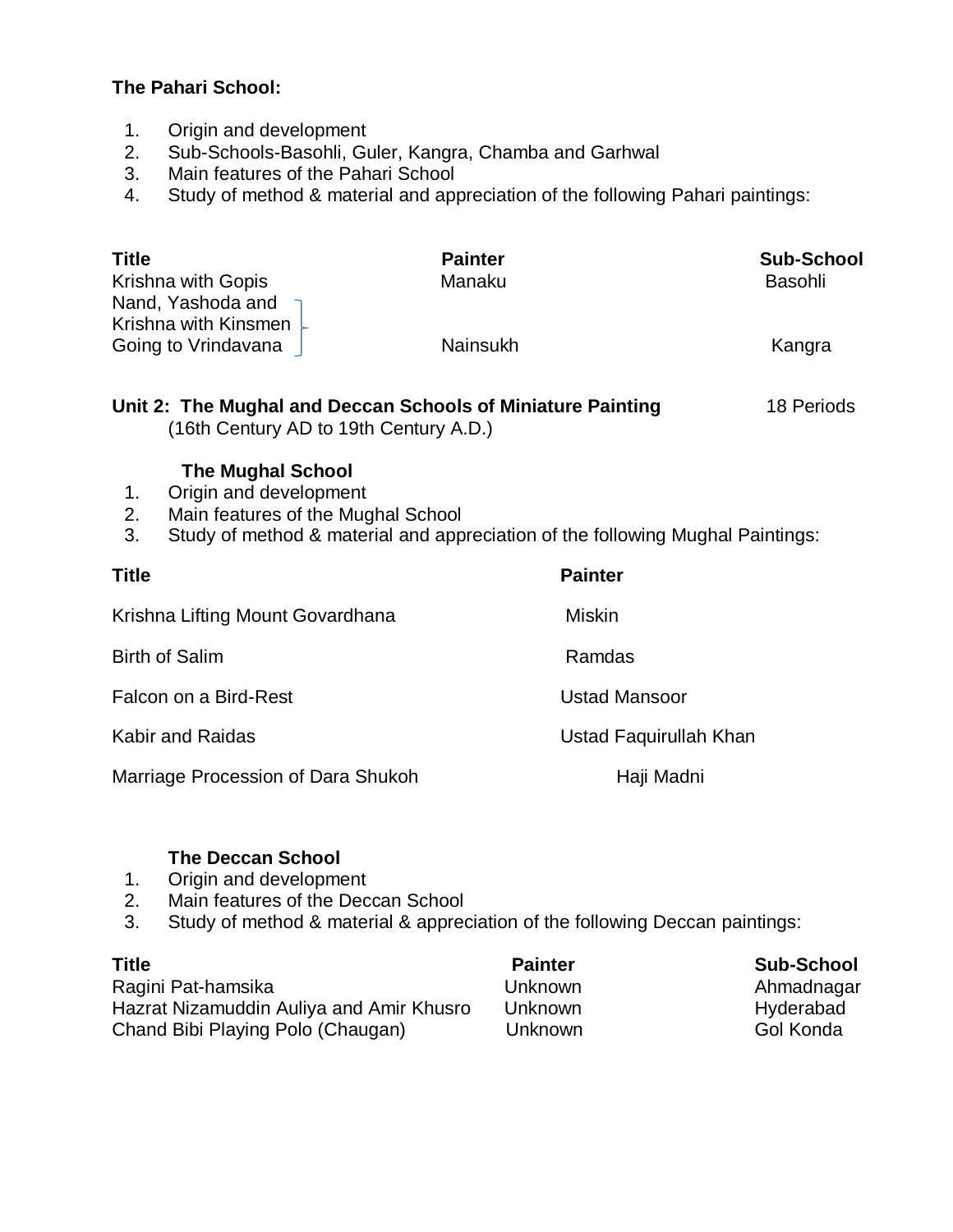| Unit 3: | The Bengal School of Painting and the Modern trends in Indian                                                                           | <b>24 Periods</b> |
|---------|-----------------------------------------------------------------------------------------------------------------------------------------|-------------------|
|         | Art                                                                                                                                     |                   |
|         | (About the beginning to mid of the 20th Centuary)                                                                                       |                   |
| (a)     | National Flag of India and the Symbolic significance of its forms and<br>the colours.                                                   |                   |
| (b)     | Introduction to the Bengal School of Painting                                                                                           |                   |
|         | (i) Origin and development of the Bengal School of Painting                                                                             |                   |
|         | (ii) Main features of the Bengal School of Painting                                                                                     |                   |
| ( c)    | (i) Introduction to the life and creative expressions of the following                                                                  |                   |
|         | painters Study of method & material and appreciation of the following                                                                   |                   |
|         | paintings of the Bengal school:                                                                                                         |                   |
|         | Journey's End - Abanindranath Tagore<br>(i)<br>Shiv and Sati- Nandla Bose                                                               |                   |
|         | (ii)<br>Rasa-Lila - Kshitindranath Majumdar<br>(ii)                                                                                     |                   |
|         | Radhika - M.A.R. Chughtai<br>(iv)                                                                                                       |                   |
|         | Meghdoot - Ram Gopal Vijaivargiya<br>(v)                                                                                                |                   |
|         | Contribution of Indian artists in the struggle for National Freedom                                                                     |                   |
|         | Movement                                                                                                                                |                   |
|         | Tiller of the Soil - Nandlal Bose                                                                                                       |                   |
|         |                                                                                                                                         |                   |
| (d)     | The Modern Trends in Indian Art                                                                                                         |                   |
|         | Introduction to the life and creative expressions of the following pain<br>Study of method & material and appreciation of the following |                   |
|         | Contemporary (Modern) Indian Art                                                                                                        |                   |
| (a)     | <b>Paintings:</b>                                                                                                                       |                   |
|         | (i) Rama Vanquishing the Pride of the Ocean - Raja Ravi Varma                                                                           |                   |
|         | (ii) Mother and child - Jamini Roy                                                                                                      |                   |
|         | (iii) Haldi Grinders - Amrita Sher Gil                                                                                                  |                   |
|         | (iv) Mother Teresa - M.F. Husain                                                                                                        |                   |
|         | (v) The Vulture - Kamlesh Dutt Pande                                                                                                    |                   |
| (b)     | <b>Graphic - prints:</b>                                                                                                                |                   |
|         | (i) Whirl pool - Krishna Reddy                                                                                                          |                   |
|         | (ii) Children - Somnath Hore                                                                                                            |                   |
|         | (iii) Devi - Jyoti Bhatt<br>(iv) Of Walls - Anupam Sud                                                                                  |                   |
|         | (v) Man, Woman and Tree - K. Laxma Goud                                                                                                 |                   |
| (c)     | <b>Sculptures:</b>                                                                                                                      |                   |
|         | (i) Triumph of Labour - D. P. Roychowdhury                                                                                              |                   |
|         | (ii) Santhal Family - Ramkinkar Vaij                                                                                                    |                   |
|         | (iii) Cries Un - heard - Amar Nath Sehgal                                                                                               |                   |
|         | (iv) Ganesha - P.V. Janaki Ram                                                                                                          |                   |
|         | (v) Chatturmukhi - Aekka Yada Giri Rao                                                                                                  |                   |

The names of artists and titles of their artworks as listed above are only suggestive and in no way exhaustive. Teachers and students should expand this according to their own resources. However, the questions will be set from the above mentioned artworks only.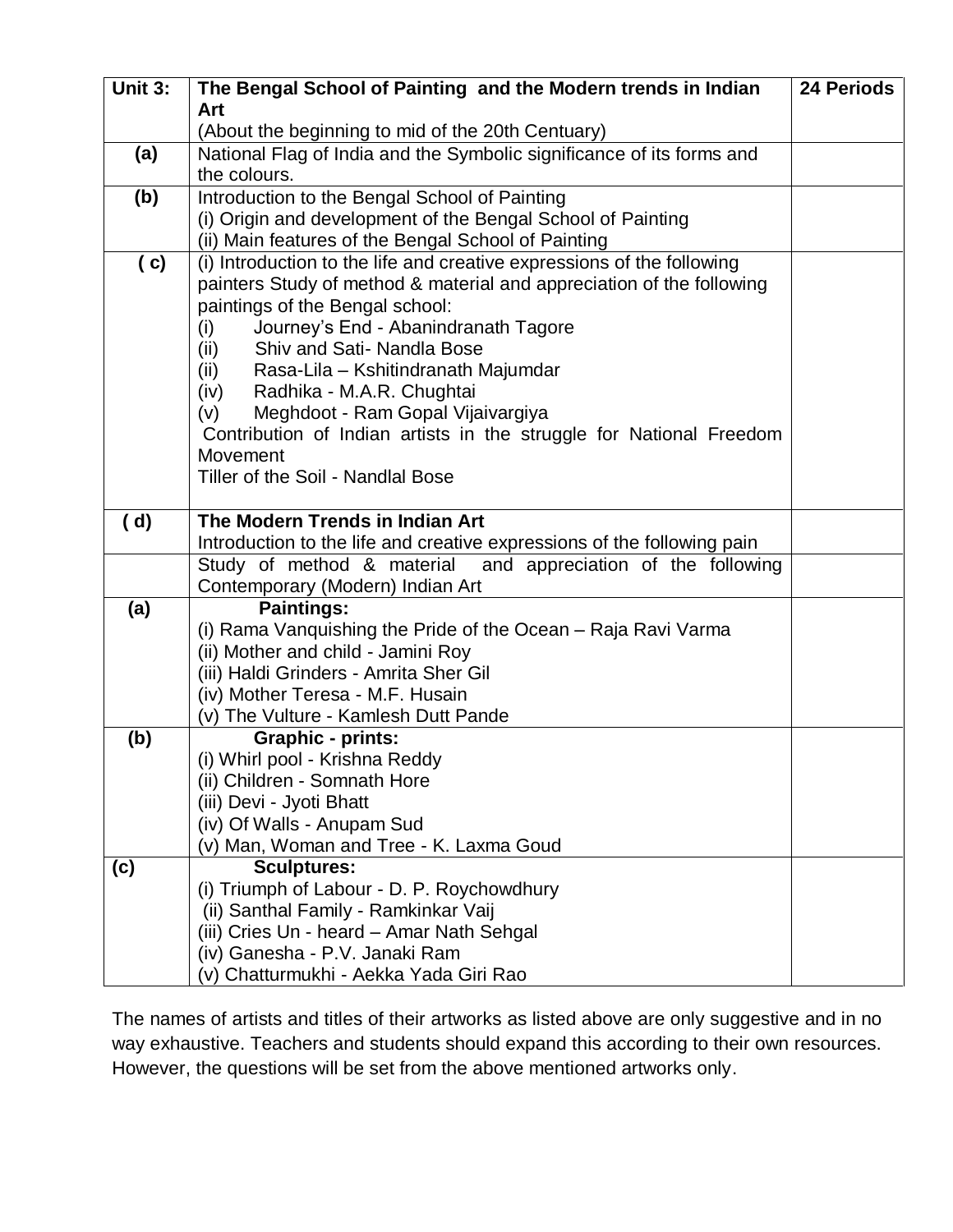#### **PAINTING (Code No. 049) CLASS–XII (2021-22)**

#### **Practical Maximum Marks: 70**

#### **Time allotted: 6 hours (3+3)**

#### **Unitwise Weightage**

| Unit | <b>Content</b>              | <b>Periods</b> | <b>Marks</b> |
|------|-----------------------------|----------------|--------------|
|      | Nature, and Object Study    | 50             | 25           |
|      | <b>Painting Composition</b> | 50             | 25           |
|      | <b>Portfolio Assessment</b> | 48             | 20           |
|      | Total                       | 148            | 70           |

| Unit 1  | <b>Nature and Object study</b>                          | 25 marks 50 Periods |
|---------|---------------------------------------------------------|---------------------|
|         | Studies on the basis of exercises done in class XI with |                     |
|         | two or three objects and two draperies (in different    |                     |
|         | colours) for background and foreground. Exercises in    |                     |
|         | pencil with light and shade and in full colour from a   |                     |
|         | fixed point of view.                                    |                     |
| Unit 2: | <b>Painting Composition</b>                             | 25 marks 50 Periods |
|         | Imaginative painting based on subjects from Life and    |                     |
|         | Nature in water and poster colours with colour values.  |                     |
| Unit 3: | <b>Portfolio Assessment</b>                             | 20 marks 48 Periods |
|         |                                                         |                     |
| a)      | Record of the entire year's performance from sketch to  | 10 marks            |
|         | finished product.                                       |                     |
| b)      | Five selected nature and object study exercises in any  | 5 marks             |
|         | media done during the session                           |                     |
| c)      | Three selected works of paintings composition done by   | 3 marks             |
|         | the candidate during the year                           |                     |
| d)      | Two selected works based on any Indian Folk Art 2 marks |                     |
|         | (Painting)                                              |                     |
|         |                                                         |                     |

These selected works prepared during the course by the candidate and certified by the school authorities as the work done in the school will be placed before the examiners for assessment

- **Note:** 1. The candidates should be given one hour-break after first three hours.
	- 2. The time-table to be so framed as to allow the students to work continuously for minimum of two periods at a stretch.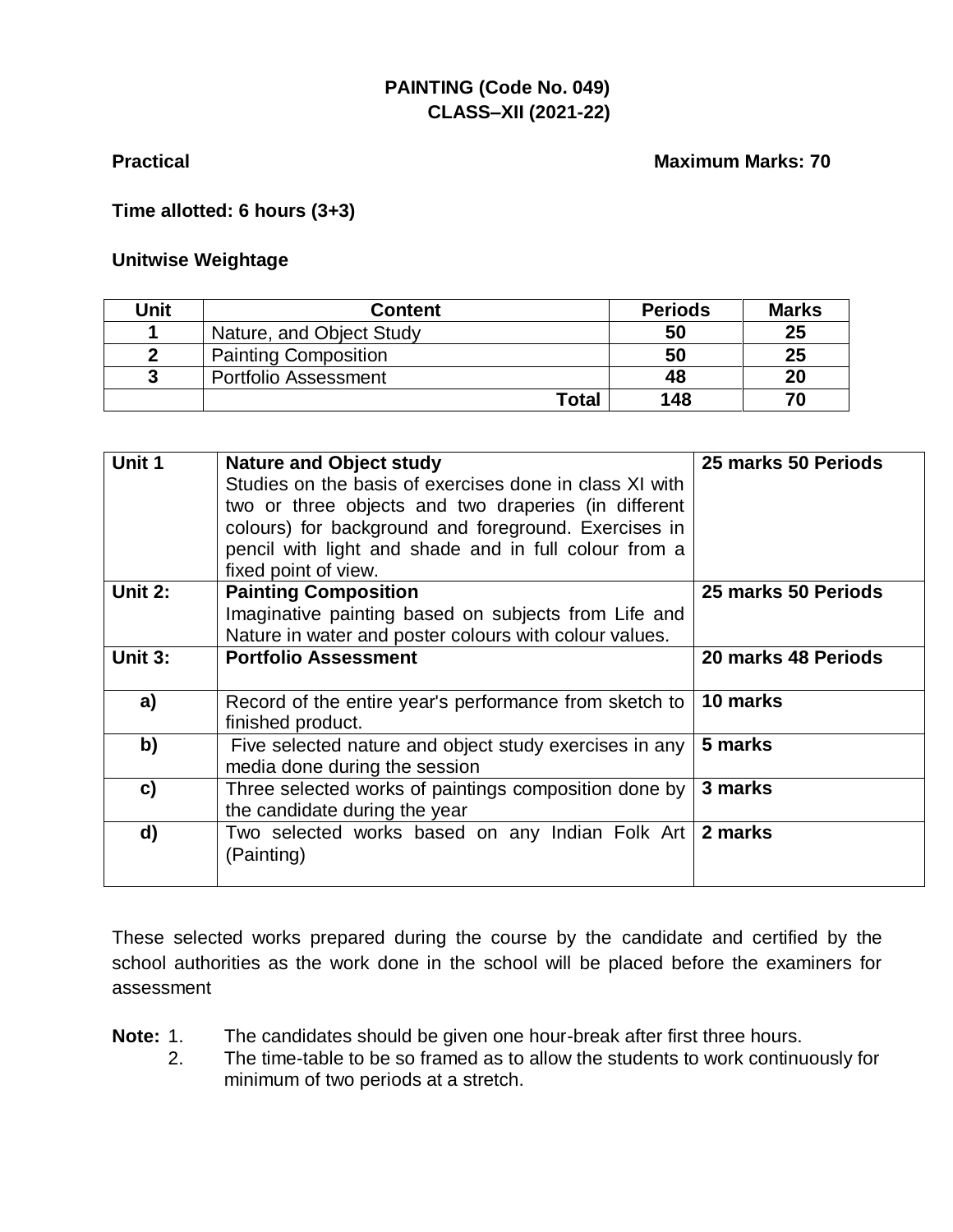#### **Guidelines for Evaluation of Practical**

#### **1. Marking Scheme**:

| Part I: Nature and Object Study,                                               | 25 marks |
|--------------------------------------------------------------------------------|----------|
| (i) Drawing (composition)                                                      | 10       |
| (ii) Treatment of media/colours                                                | 05       |
| (iii) Overall impression                                                       | 10       |
| <b>Part II: Painting Composition</b>                                           | 25 marks |
| (i) Compositional arrangement including emphasis on the subject                | 10       |
| (ii) Treatment of media (colour) and appropriate colour scheme                 | 05       |
| (iii) Originality, creativity and overall impression                           | 10       |
| <b>Part III: Portfolio Assessment</b>                                          | 20 marks |
| (i) Record of the entire year's performance from sketch to<br>finished product | 10       |
| (ii) Five selected nature and object study exercises in any media              | 05       |
| (iii) Three selected painting compositions prepared by the candidate           | 03       |
| (iv) Two selected works based on any Indian Folk Art (Painting)                | 02       |

#### **2. Format of the Questions:**

#### **Part I: Nature and Object Study**

Draw and paint the still-life of a group of objects arranged on a drawing board before you, from a fixed point of view (given to you), on a drawing paper of half imperial size in colours. Your drawing should be proportionate to the size of the paper. The objects should be painted in realistic manner with proper light and shade and perspective, etc. In this study the drawing board is not to be included. Note : A group of objects to be decided by the external and internal examiners jointly as per instructions. The objects for nature study and object study are to be arranged before the candidates.

#### **Part II: Painting Composition:**

Make a painting - composition on any of the following five subjects in any medium (water/pastel, tempera, acrylic) of your choice on a drawing-paper of half imperial size either horizontally or vertically. Your composition should be original and effective. Weightage will be given to a well composed drawing, effective use of media, proper emphasis on the subject matter and utilization of full-space.

**Note:** Any five subjects for painting composition are to be decided by the external and internal examiners jointly as per instructions and are to mentioned here strictly just before the start of the examination for part II.

#### **3. (A) Instructions for the selection of the objects for Nature and Object Study:**

1. The examiners (Internal and External) are to select/decide two or three suitable objects in such a way so that natural and geometrical forms may be covered in the group of objects: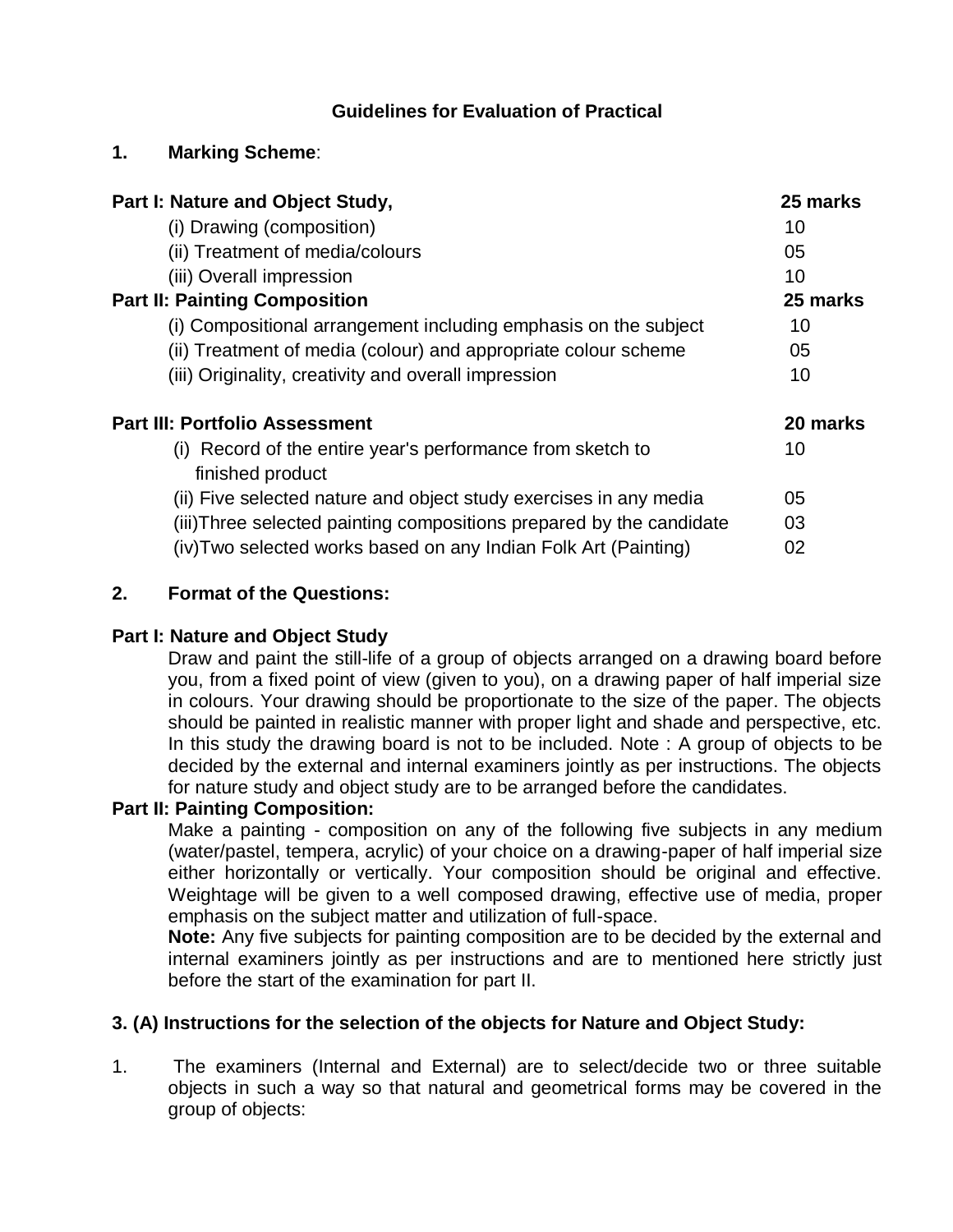- (i) Natural-forms-large size foliage and flowers, fruits, and vegetables, etc.
- (ii) Geometrical forms made of wood/plastic/paper/metal/earthen, etc., such as cube, cone, prism, cylinder and sphere.
- 2. Objects should be selected generally of large (suitable) size. 3. An object relating to nature, according to the season and location of the examination centre, must be included in the group of objects. The natural-objects should be purchased/arranged only on the day of the examination so that its freshness may be maintained. 4. Two draperies in different colours (one in dark and other in light tone) are also to be included for background and foreground, keeping in view the colours and tones of the objects.

#### **(B) Instructions to decide the subjects for Painting-Composition:**

- 1. The examiners (Internal and External) are to select/decide five subjects suitable for painting – composition
- 2. The subjects should be so designed that the candidates may get clear-cut ideas of the subjects and they can exercise their imagination freely, because it is not important what you do, but how you do it.
- 3. The examiners (Internal and External) jointly are free to select/decide the subjects, but these should be according to the standard of Class XII and environment of the school/candidates. Some identified areas of the subjects for painting-composition are given below,

in which some more areas may also be added:

- (i) Affairs of family friends and daily life.
- (ii) Affairs of family professionals.
- (iii) Games and sports activities.
- (iv) Nature
- (v) Fantasy
- (vi) National, religious, cultural, historical and social events and celebrations.

#### **4. General Instructions to the examiners:**

- 1. Candidates should be given one hour break after first three hours.
- 2. Work of the candidates, for Parts I, II and III, are to be evaluated on the spot jointly by the external and internal examiners.
- 3. Each work of Part I, II and III, after assessment is to be marked as "Examined" and duly signed by the external and internal examiners jointly.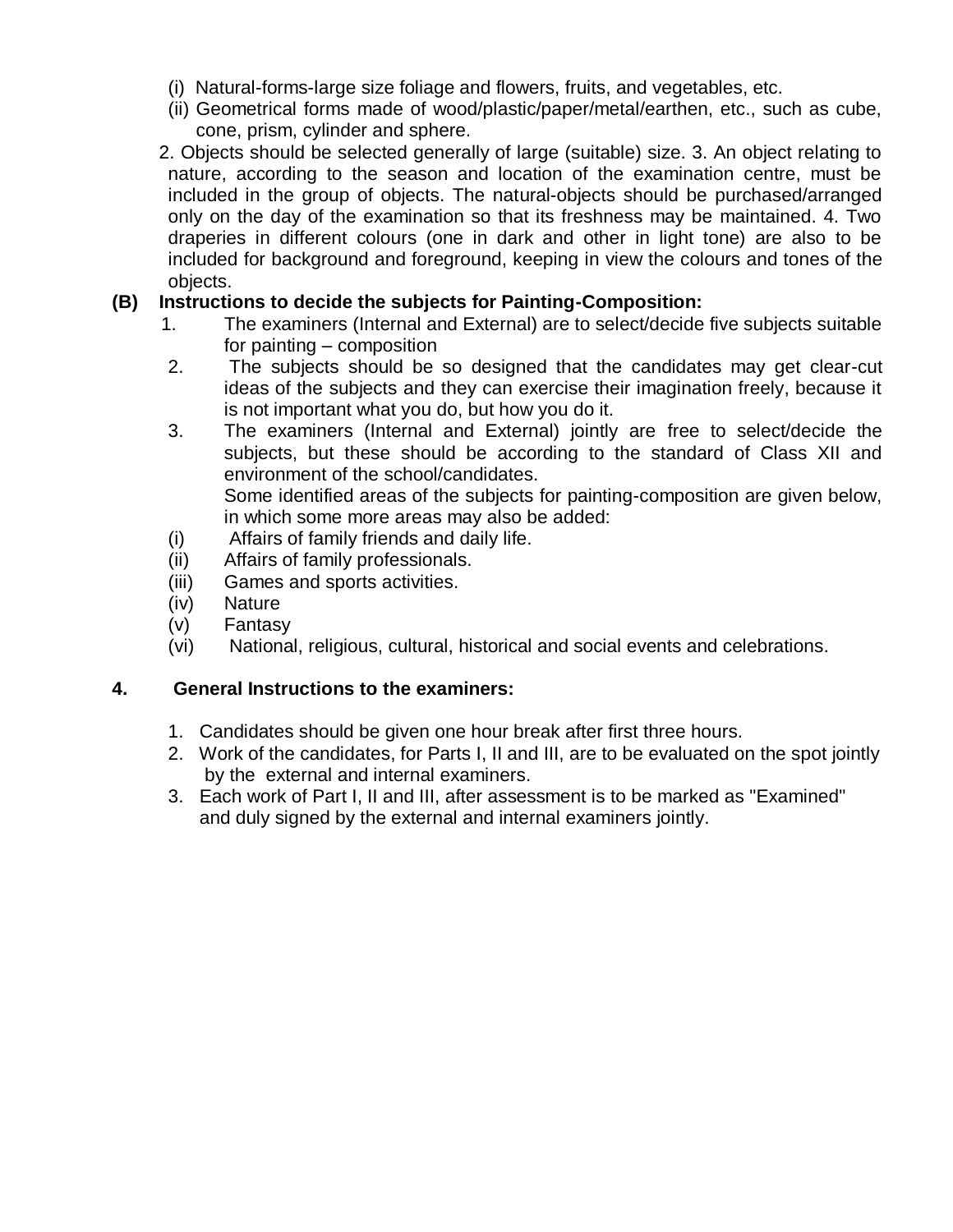#### **GRAPHICS (Code No. 050)**

**Introduction:** The Course in Graphics at Senior Secondary stage as an elective subject is aimed to develop aesthetic sense of the students through the understanding of various important, well known aspects and modes of Visual art expression in India's rich cultural heritage from the period of Indus Valley to the present time. It encompasses also a wider range of practical exercises in making of graphic prints for developing their mental faculties of observation, imagination, creation and physical & technical skills.

#### **Objectives**

#### **A) Theory**

Note: As the syllabus of Graphics (Theory) is the same as that of Painting (Theory), its objectives are same.

#### **B) Practical**

The purpose of introducing practical exercises in graphics is to help and enable students to make simple compositions in monochrome and in colours through the various print-making techniques using methods and material specifically prescribed for adequate results. The students should be introduced to the subject by giving a short history of the print making techniques. They should be given exercises to inculcate respect for the tools and apparatusused in the various processes including their maintenance and proper handling.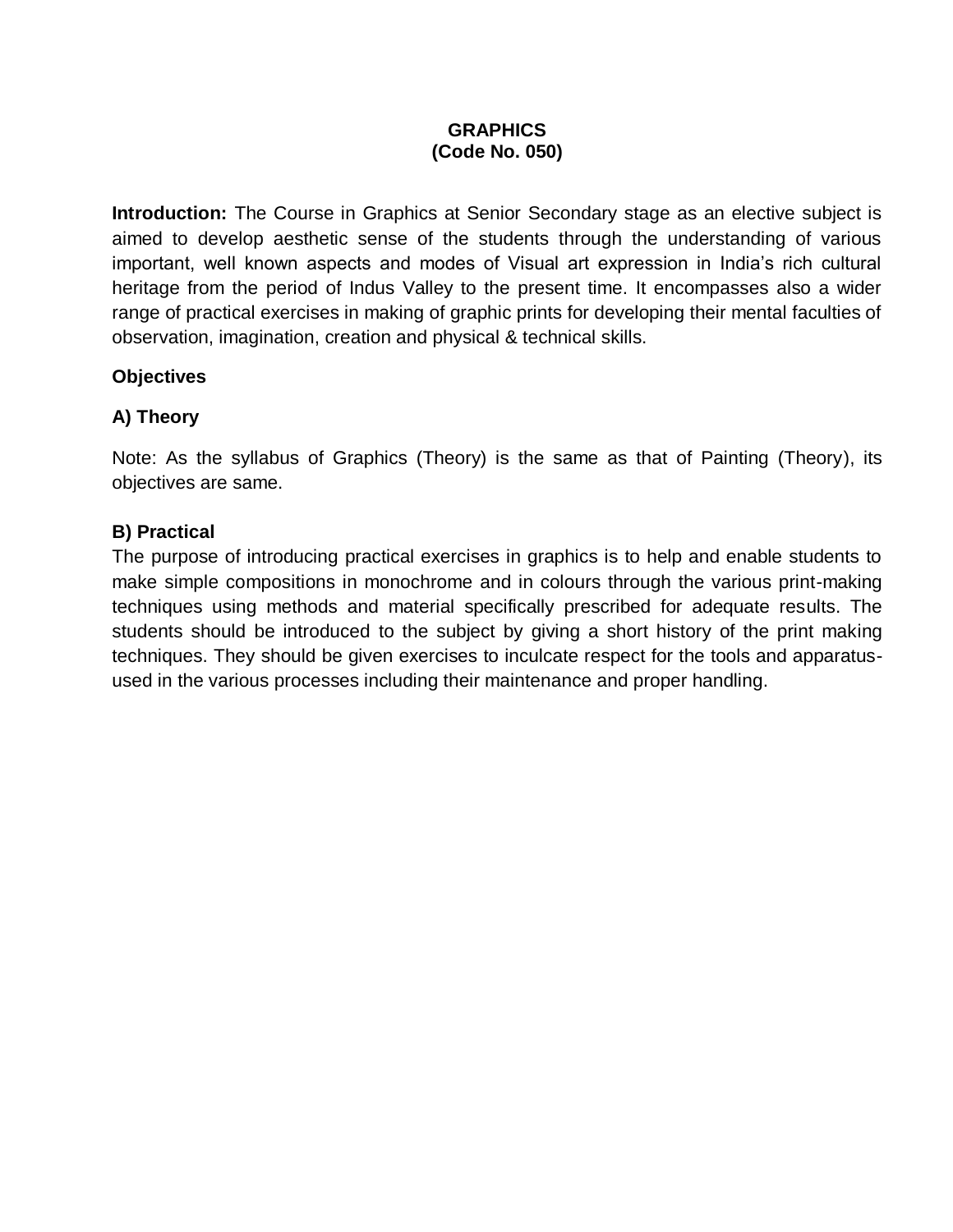#### **Graphics Code No. 050 CLASS–XI (2021-22)**

**Theory Maximum Marks: 30 Time allowed: 2 hours**

#### **Unitwise Weightage**

| <b>Units</b>  | <b>Content</b>                                                                                                                              | <b>Period</b> | <b>Marks</b> |
|---------------|---------------------------------------------------------------------------------------------------------------------------------------------|---------------|--------------|
| a)<br>b)      | Six Limbs of Indian Painting & Fundamental of Visual<br>Arts (Elements & Principles)<br>Pre-Historic Rock-Paintings and Art of Indus Valley | 24            | 10           |
| $\mathcal{P}$ | <b>Buddhist and Jain and Hindu Art</b>                                                                                                      | 24            | 10           |
| 3             | Temple Sculptures, Bronzes and Artistic aspects of<br>Indo-Islamic Architecture                                                             | 24            | 10           |
|               | Total                                                                                                                                       | 72            | 30           |

**Note:** The Syllabus of Graphics (Theory) for Class XI is the same as that of Painting (Theory) for class XI given earlier.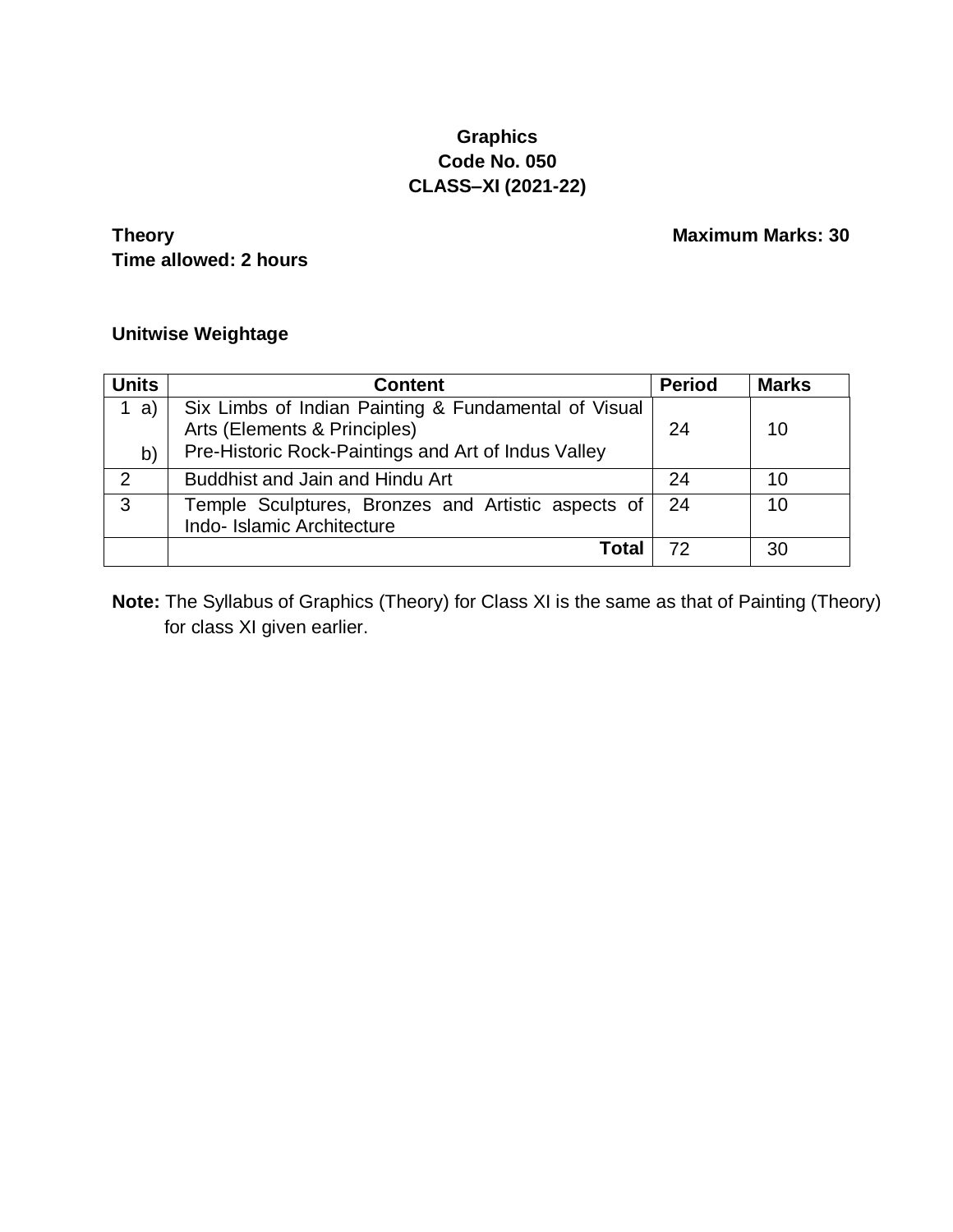#### **Graphics Code No. 050 CLASS–XI (2021-22)**

#### **Practical Maximum Marks: 70 Time allowed: 6 Hours (3+3)**

#### **Unitwise Weightage**

| Unit | <b>Content</b>                                 | <b>Period</b> | <b>Marks</b> |
|------|------------------------------------------------|---------------|--------------|
|      | Relief Printing through Linocut/Woodcut/Paper- | 100           | 50           |
|      | cardboard                                      |               |              |
|      | Portfolio Assessment                           | 48            | 20           |
|      | Total                                          | 148           | 70           |

| <b>Unit 1:</b> | To make Linocut/Woodcut/Paper-cardboard print on 1/4 Imperial  <br>sheet on a given subject Syllabus for Relief Printing<br>(Lonocuts/Woodcuts/Paper-cardboard Prints).<br>1. Introduction of the history of print making.<br>2. Printing methods and materials.<br>3. Characteristics of printing inks, solvents, and dyers.<br>4. Registration methods.<br>5. Simple, colour printing techniques.<br>6. Finishing and mounting of the print. | <b>100 Periods</b> |
|----------------|------------------------------------------------------------------------------------------------------------------------------------------------------------------------------------------------------------------------------------------------------------------------------------------------------------------------------------------------------------------------------------------------------------------------------------------------|--------------------|
| Unit 2:        | <b>Portfolio Assessment</b>                                                                                                                                                                                                                                                                                                                                                                                                                    | <b>48 Periods</b>  |
| a)             | Record of the entire year's performance from sketch to finished<br>product                                                                                                                                                                                                                                                                                                                                                                     | 10 Marks           |
| b)             | Five selected prints (either from Linocuts/Woodcuts/Paper-cardboard<br>prints) from the works prepared during the course                                                                                                                                                                                                                                                                                                                       | 05 marks           |
| C)             | Five selected prints based on Indian Folk Art                                                                                                                                                                                                                                                                                                                                                                                                  | 05 marks           |

These selected works prepared during the course by the candidate and certified by the school authorities as the work done in the school will be placed before the examiners for assessment

#### **Notes:**

- 1. The candidates should be given one hour break after first three hours.
- 2. The time-table to be so framed as to allow the students to work continuously for minimum of two periods at a stretch.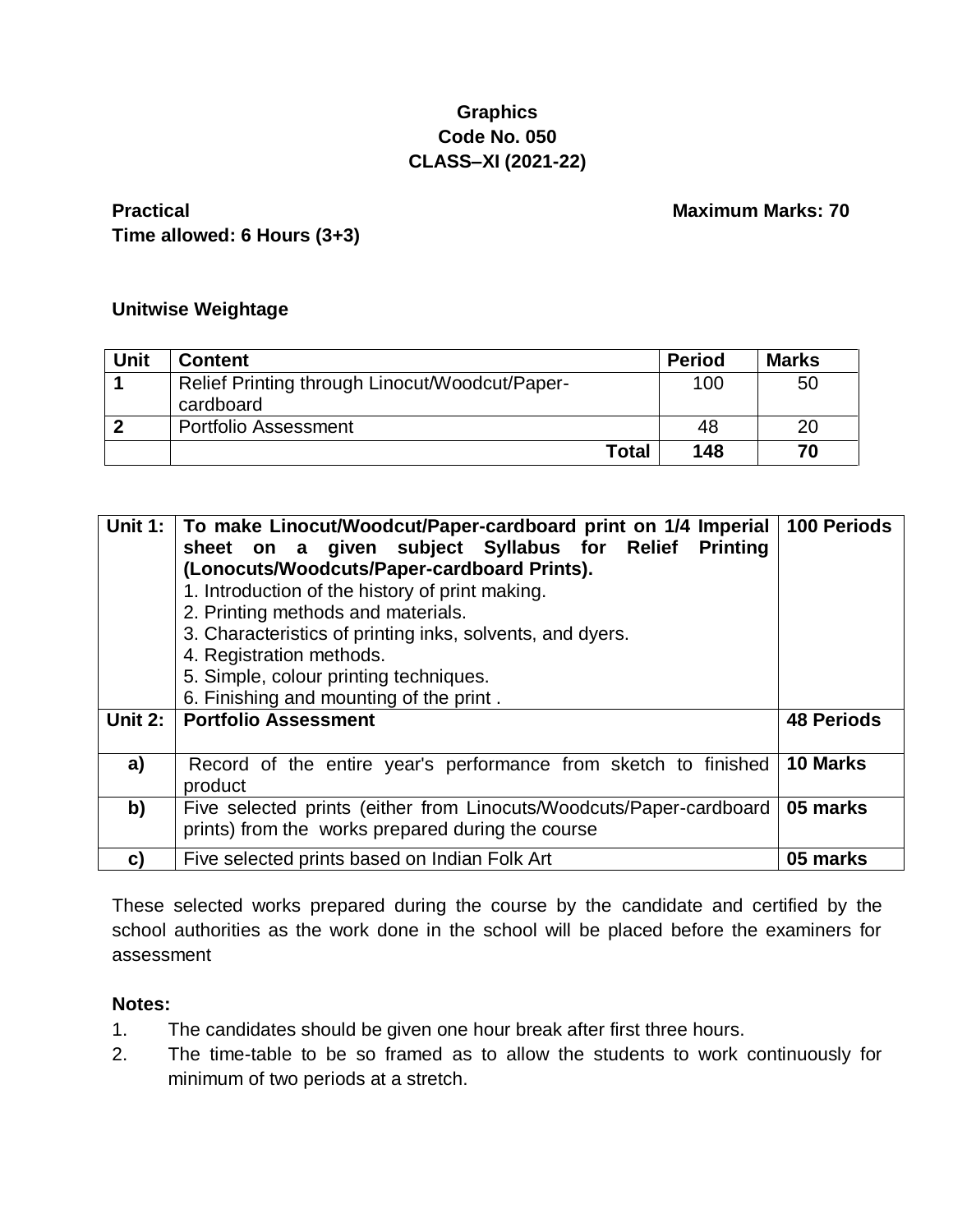### **Graphics (Code No. 050) CLASS–XII (2021-22)**

#### **Theory Maximum Marks:30 Time allowed: 2 Hours**

#### **Unitwise Weightage**

| unit     |                                                                                      | <b>Period</b> | <b>Marks</b> |
|----------|--------------------------------------------------------------------------------------|---------------|--------------|
| 1<br>(a) | Six Limbs of Indian Painting & Fundamental of Visual<br>Arts (Elements & Principles) |               |              |
| (b)      | The Rajasthani and Pahari Schools of Miniature<br>Painting                           | 24            | 10           |
| 2        | The Mughal and Deccan schools of Miniature Painting                                  | 24            | 10           |
| 3        | The Bengal School of Painting and the Modern Trends<br>in Indian Art                 | 24            | 10           |
|          |                                                                                      | 72            | 30           |

**Note:** The Syllabus of Graphics (Theory) for Class XII is the same as that of Painting (Theory) for class XII given earlier.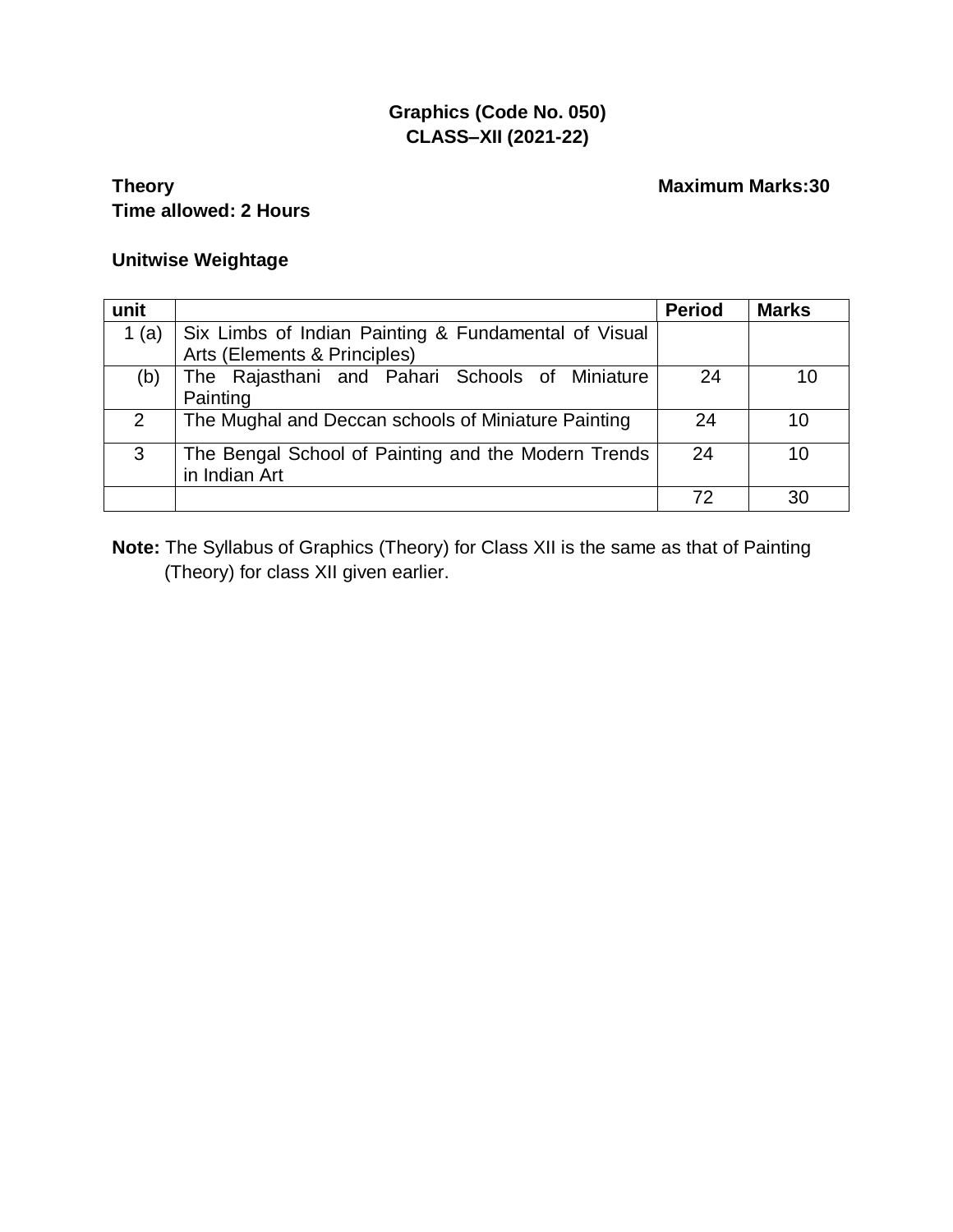#### **Graphics Code No. 050 CLASS–XII (2021-22)**

### **Practical Maximum Marks:70 Time allowed: 6 hours.**

#### **Unitwise Weightage**

| Unit |                                                        | <b>Period</b> | <b>Marks</b> |
|------|--------------------------------------------------------|---------------|--------------|
|      | Making of graphic-print through                        | 100           | 50           |
|      | Serigraphy/Lithography/Etching and Engraving (Intaglio |               |              |
|      | Process) techniques                                    |               |              |
|      | <b>Portfolio Assessment</b>                            | 48            | 20           |
|      | <b>Total</b>                                           | 148           | 60           |

Note: The students in the class are expected to opt for any one of the following media depending upon the facilities available in their schools.

| S.No. | <b>Units</b>                                                            | <b>Periods</b>     |
|-------|-------------------------------------------------------------------------|--------------------|
| 1a)   | <b>Serigraphy</b>                                                       | <b>120 Periods</b> |
|       | 1. The history of stencils and silk screen.                             |                    |
|       | 2. Methods and materials.                                               |                    |
|       | 3. The use and maintenance of the squeeze.                              |                    |
|       | 4. Sealing, registration for colour, work and preparation for printing. |                    |
|       | 5. Solvents for cleaning, use and characteristics of printing inks.     |                    |
|       | 6. Finishing and mounting of the print.                                 |                    |
|       | <b>OR</b>                                                               |                    |
| b)    | Lithography                                                             | <b>100 Periods</b> |
|       | 1. Introduction: Short history and the methods and material used in     |                    |
|       | producing lithographic prints                                           |                    |
|       | 2. The use and characteristics of the Litho stone/Zinc plates.          |                    |
|       | 3. The use of lithographic chalks and ink (Tusche).                     |                    |
|       | 4. Preparing for printing and use of various chemicals inking and       |                    |
|       | taking proofs.                                                          |                    |
|       | 5. Papers used in lithography and getting the final print.              |                    |
|       | 6. Finishing and mounting of the print.                                 |                    |
|       | <b>OR</b>                                                               |                    |
| C)    | <b>Etching and Engraving (Intaglio Process)</b>                         | <b>120 Periods</b> |
|       | 1. Introduction to intaglio technique with a short history, methods     |                    |
|       | and materials, Etching process.                                         |                    |
|       | 2. Preparing the plate and laying the ground (resist) and Inking.       |                    |
|       | 3. Characteristics of different types of grounds.                       |                    |
|       | 4. Characteristics and use of various acids.                            |                    |
|       | 5. Colour etching, use of stencils and marks.                           |                    |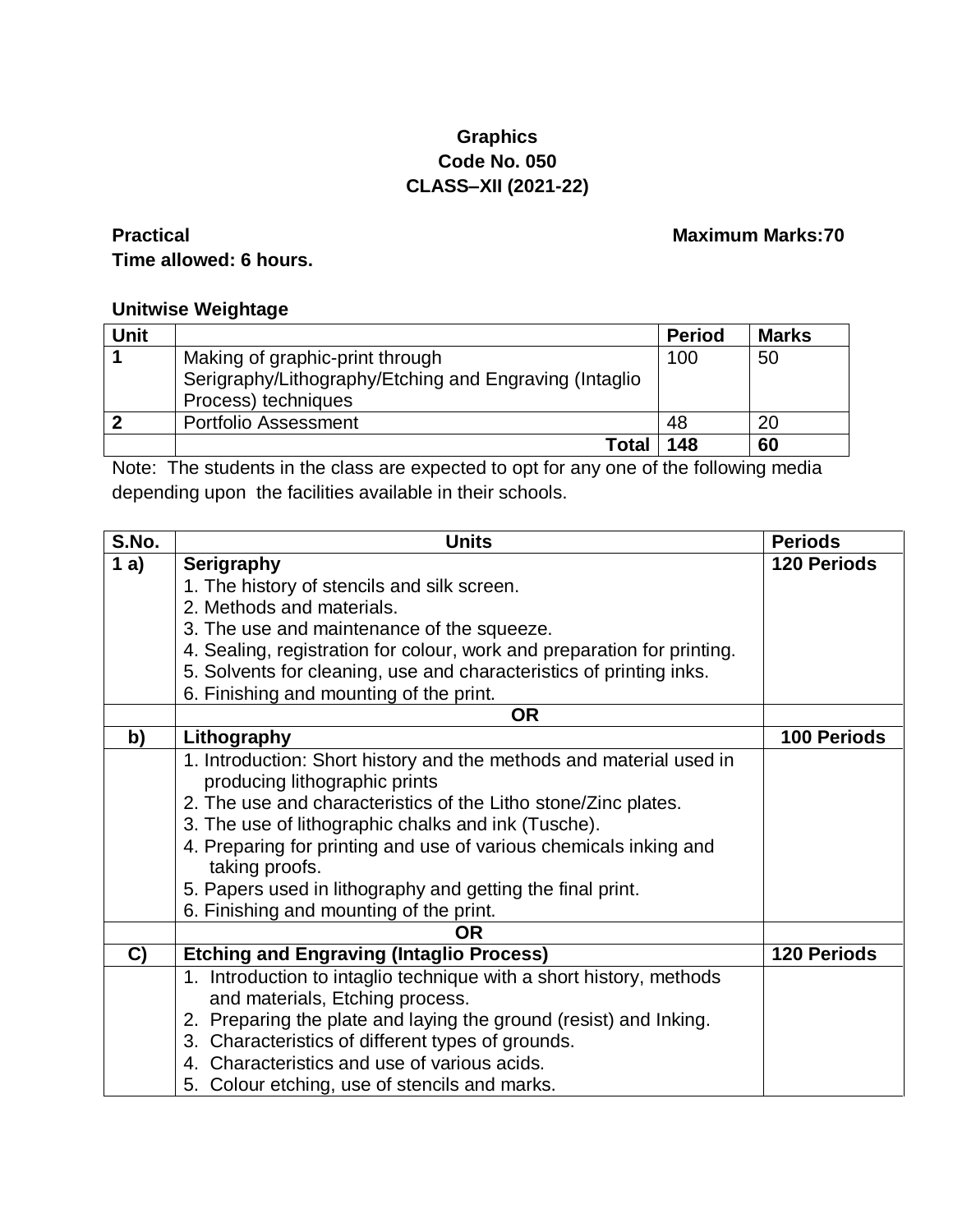#### **GUIDELINES FOR EVALUATION OF PRACTICAL**

#### **1. Marking Scheme:**

| Part I: Graphic-Composition (print making)                  |    |          |
|-------------------------------------------------------------|----|----------|
| (i) Emphasis on the subject                                 | 10 |          |
| (ii) Handling on the material and technique of print-making | 10 | 50 marks |
| (iii) Composition and quality of print                      | 30 |          |
| <b>Part II: Portfolio Assessment</b>                        |    |          |
| (a) Record of the entire year's performance from sketch to  | 10 | 20 marks |
| finished product.                                           |    |          |
| (b) Five selected Prints                                    | 10 |          |
| (c) Five selected prints based on                           |    |          |
| Indian Folk Art - Lino-cut/Wood-cut/paper-card based prints |    |          |

#### **2. Format of the questions:**

These selected works prepared during the course by the candidates and certified by the school authorities as the work done in the school will be placed before the examiners for assessment.

#### **Part I: Graphic Composition (print-making) 50 marks**

Choose one of the print-making medium available and taught in your school viz. serigraphy, lithography, etching and engraving.

Make a Graphic-Composition on any one of the five subjects given below according to the possibility and suitability of the medium:

(**Note:** Any five suitable subjects for "Graphic-Composition (Print-making)" are to be decided by the internal and external examiners jointly in accordance with the instructions are to be mentioned here).

Make use of line, tone and texture, exploiting the medium fully to realize composition.

Print your composition in one or two colours.

Pay special attention to print quality and cleanliness. Submit two identical prints along with all the rough layouts as your final submission.

#### **Size of the plate:**

| (i) Serigraphy            | 30 cm x 20 cm. |
|---------------------------|----------------|
| (ii) Lithography          | 30 cm x 20 cm. |
| (iii) Etching & engraving | 30 cm x 20 cm. |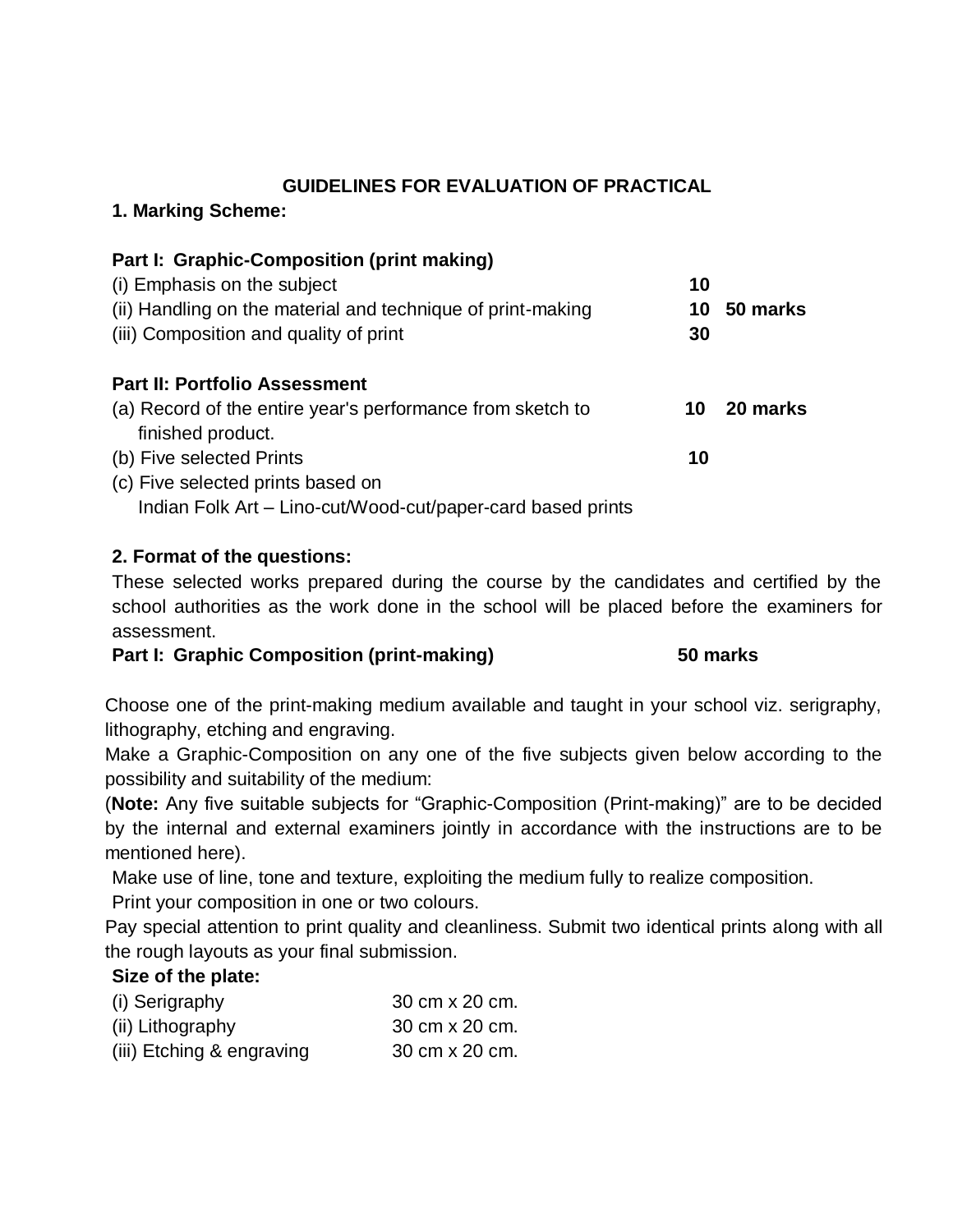### **3. Instructions to decide the subjects for Graphic – Composition:**

- 1. The external and internal examiners jointly are to select/decide five subjects suitable for Graphic Composition (print-making).
- 2. Each subject should be so designed that the candidate may get a clear-cut idea of the subject however, any candidate can perceive a subject in his/her own way but graphic quality must be maintained in the composition.
- 3. The examiners are free to select/decide the subjects, but these should be according to the standard of class XII and environment of the school/candidates. Some identified areas of the subjects for Graphic-Composition (Print-making) are given below in which some more areas may be added, if needed:
- (i) Affairs of family, friends and daily life.
- (ii) Affairs of family professionals.
- (iii) Games & Sports Activities.
- (iv) Nature.
- (v) Fantasy.
- (vi) National, religious and cultural, historical and social events and celebrations.
- (vii) Historical monuments
- (viii) Folk and classical dances/theatres
- (ix) Traditional/ancient sculpture and painting
- (x) Relevant social issues

#### **4. Instructions to the examiners**

- 1. Candidates should be given one hour break after first three hours.
- 2. Work of the candidates for part I & II is to be evaluated on the spot by the external and internal examiners jointly
- 3. Each work of parts I & II, after assessment, is to be marked as examined and duly signed by the external and internal examiners.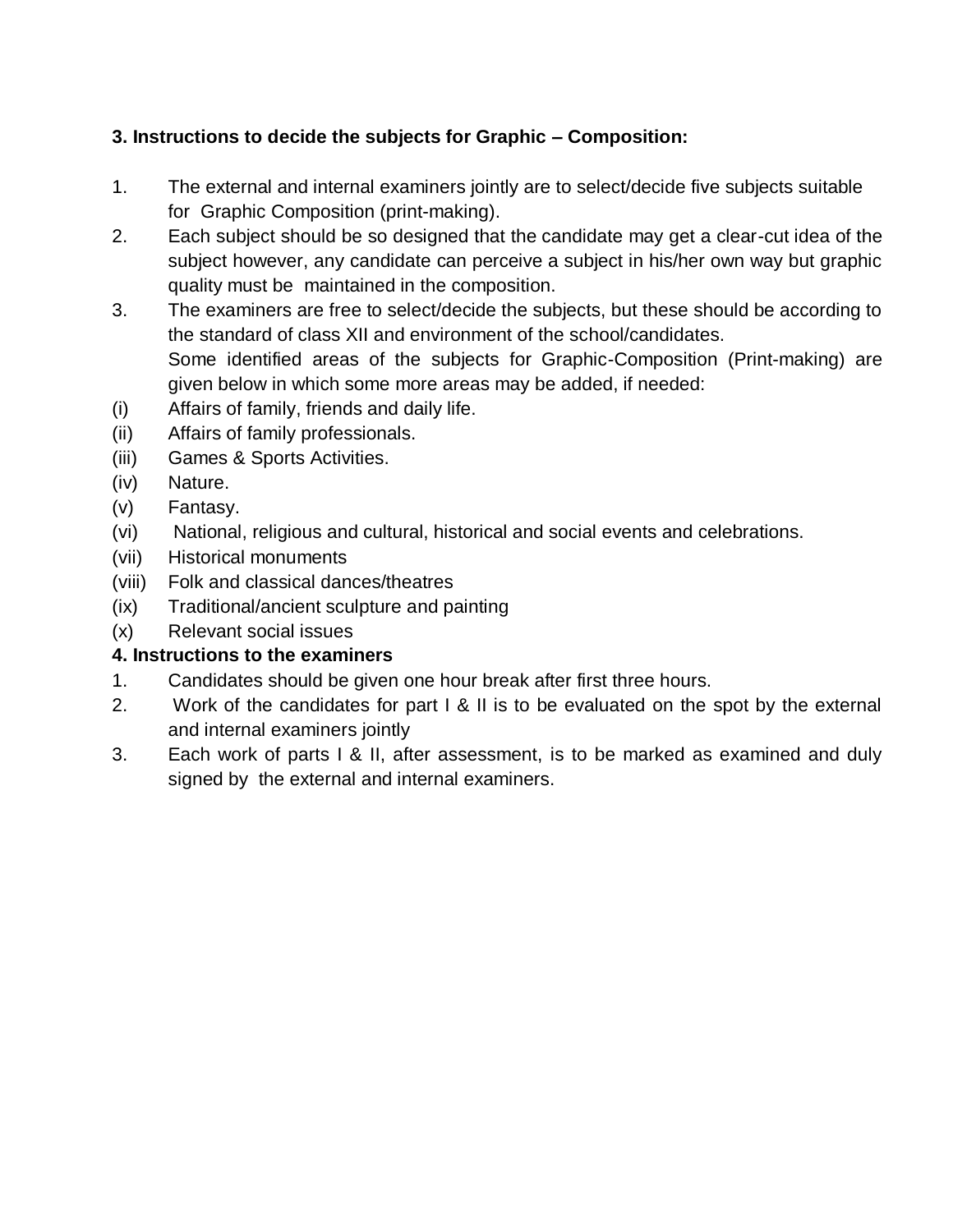### **SCULPTURE (Code No. 051)**

#### **Introduction**

The Course in sculpture at Senior Secondary stage as an elective subject is aimed at developing aesthetic sense of the students through the understanding of various important, well known aspects and modes of visual art expression in India's rich cultural heritage from the period of Indus Valley to the present time. It encompasses also a wide range of practical exercises in making of various sculptures for developing their mental faculties of observation, imagination and creation and the physical and technical skills.

#### **Objectives**

#### **A) THEORY**

Note: As the syllabus of Sculpture (Theory) is the same as that of Painting (Theory), its objectives re same.

#### **B) PRACTICAL**

The purpose of introducing practical exercises in sculpture is to help and enable the students to make sculptures. All assignments should be designed to understand problems of volume, weight, play of form in space, etc., as against rendering on flat two dimensional. Adequate technical skills may be provided depending on the facilities available.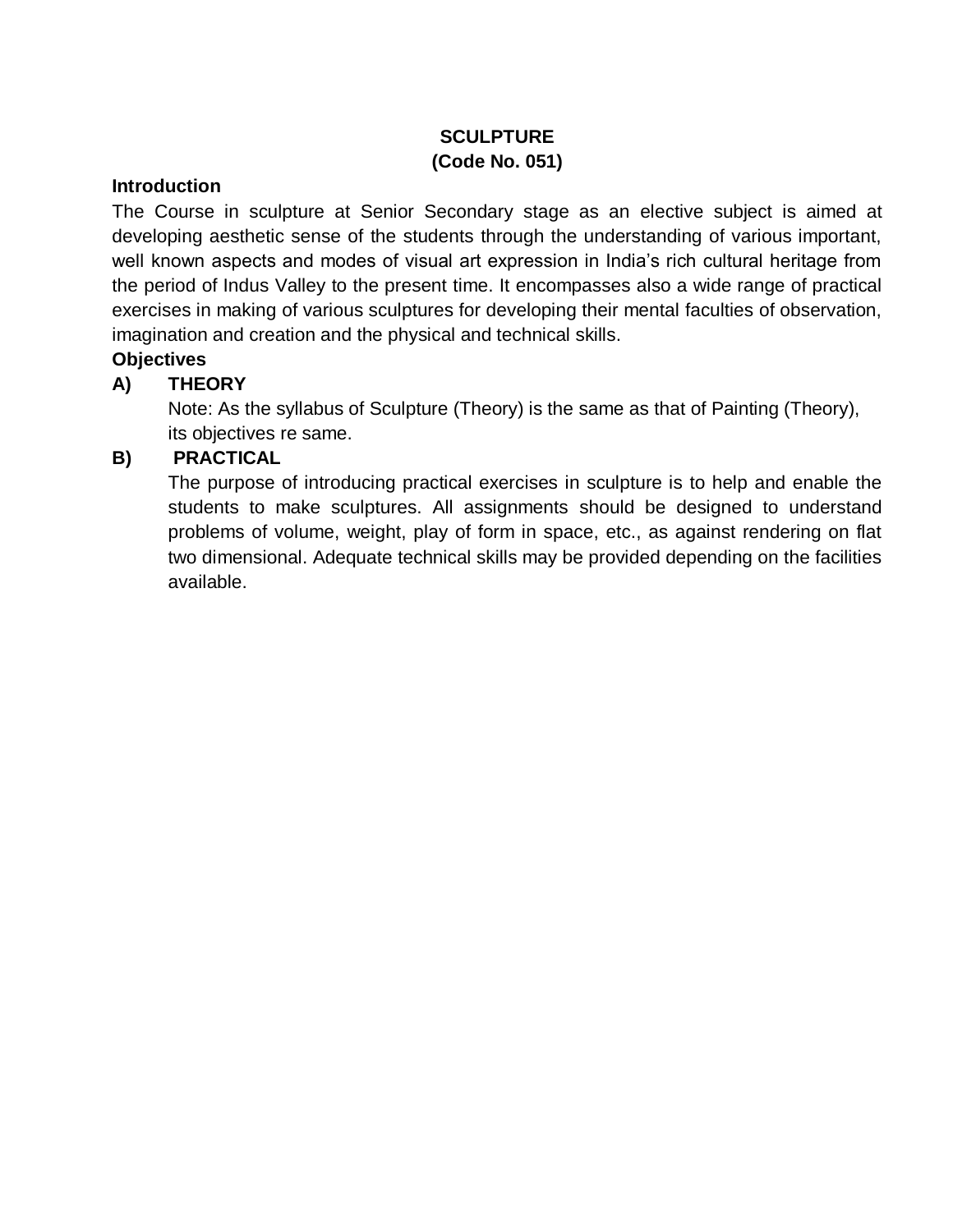### **Sculpture Code No. 051 CLASS–XI (2021-22)**

### **Theory Maximum Marks:30 Time allowed: 2 Hours Unit wise weightage**

| <b>Unit</b> |                                                                                      | <b>Periods Marks</b> |    |
|-------------|--------------------------------------------------------------------------------------|----------------------|----|
| 1 a)        | Six Limbs of Indian Painting & Fundamental of<br>Visual Arts (Elements & Principles) | 24                   | 10 |
| b)          | Pre-Historic Rock-Painting and Art of Indus<br>Valley                                |                      |    |
| 2           | Buddhist, Jain and Hindu Art                                                         | 24                   | 10 |
| 3           | Temple Sculptures, Bronzes and Artistic aspects<br>of Indo-Islamic Architecture      | 24                   | 10 |
|             | Total                                                                                | 72                   | 30 |

Note: The Syllabus of Sculpture (Theory) for Class XI is the same as that of Painting (Theory) for Class XI given earlier.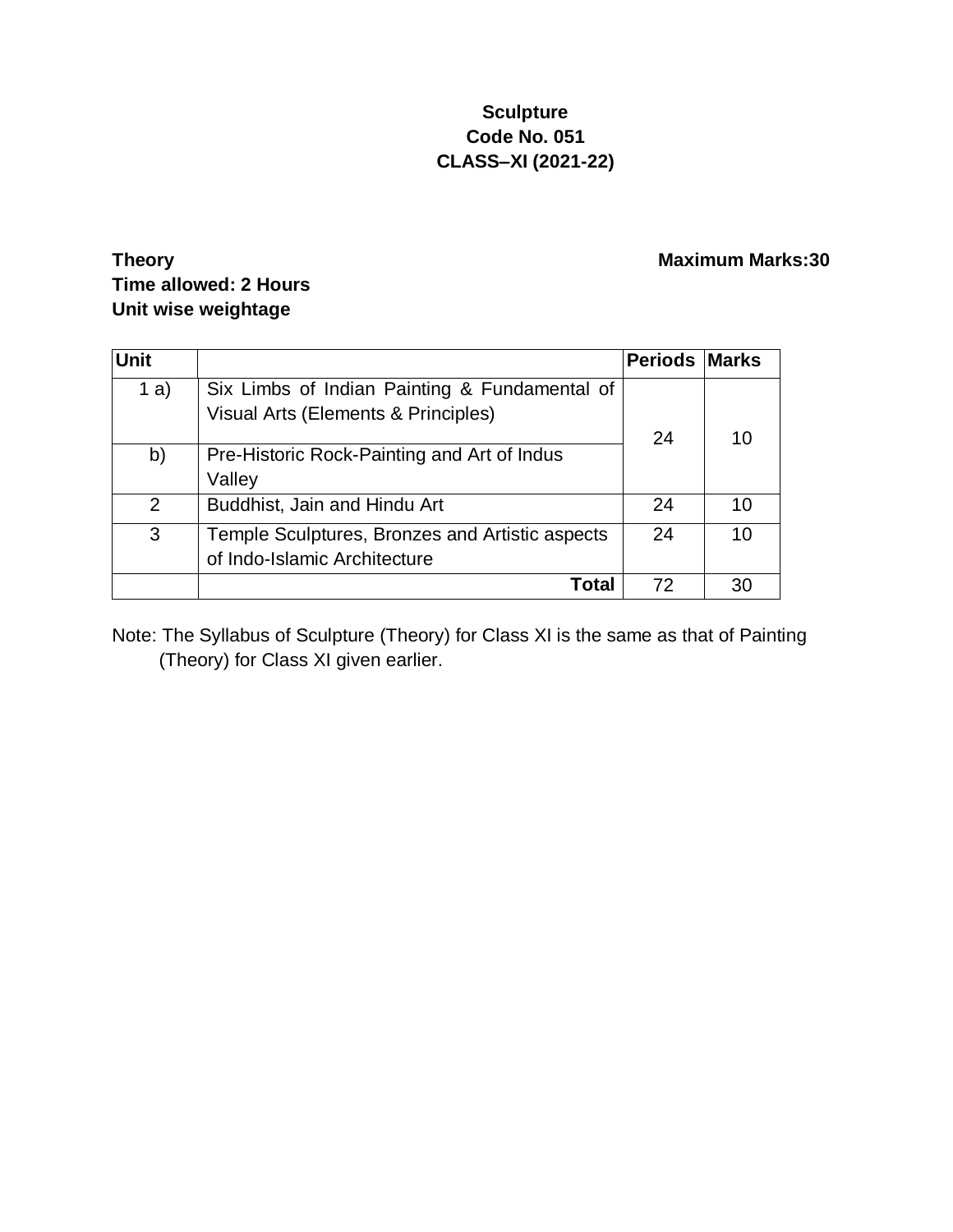### **Sculpture (Code No. 051) CLASS–XI (2020-21)**

### **Practical Maximum Marks: 70 Time allowed: 6 hours. Unitwise Weightage**

| <b>Unit</b> |                                                  | <b>Periods</b> | <b>Marks</b> |
|-------------|--------------------------------------------------|----------------|--------------|
|             | Modeling in Relief (in clay or plaster of Paris) | 50             | 20           |
| 2           | Modeling in Round (in clay or plaster of Paris)  | 50             | 20           |
| 3           | <b>Portfolio Assessment</b>                      | 48             | 20           |
|             |                                                  |                |              |
|             | Total                                            | 148            | 60           |

| Unit 1:    | Modeling in relief on given subjects from life and      | 50 Periods |
|------------|---------------------------------------------------------|------------|
|            | nature                                                  |            |
| Unit $2$ : | Modeling in round on given subjects from life and       | 50 Periods |
|            | nature.                                                 |            |
|            | Handling of clay and its techniques, pinching, coiling, |            |
|            | rolling, etc.                                           |            |
| Unit 3:    | <b>Portfolio Assessment</b>                             | 48 Periods |
| a          | Record the entire year's performance from sketch to     | 10 marks   |
|            | finished product                                        |            |
| b          | Five selected pieces of works prepared during the       | 10 marks   |
|            | course by the candidate                                 |            |
| C          | Five selected pieces based on Indian Folk Art           |            |
|            | (Sculpture – Round or Relief)                           |            |

The selected pieces prepared during the course by the candidate and certified by school authorities as works executed in the school are to be placed before the examiners for assessment.

- Use of clay composition in hollow for baking
- Modelling of simplified human figures, birds, animals and plants in relief and round. Geometrical shapes like cube, cone, cylinder, etc., and their composition in relief as an exercise 10 marks in design study of textures. Use of plaster of Paris.

**Note: 1.** The candidate should be given one hour break after first three hours.

2. The time table to be so framed as to allow the students to work continuously for minimum of two periods at a stretch.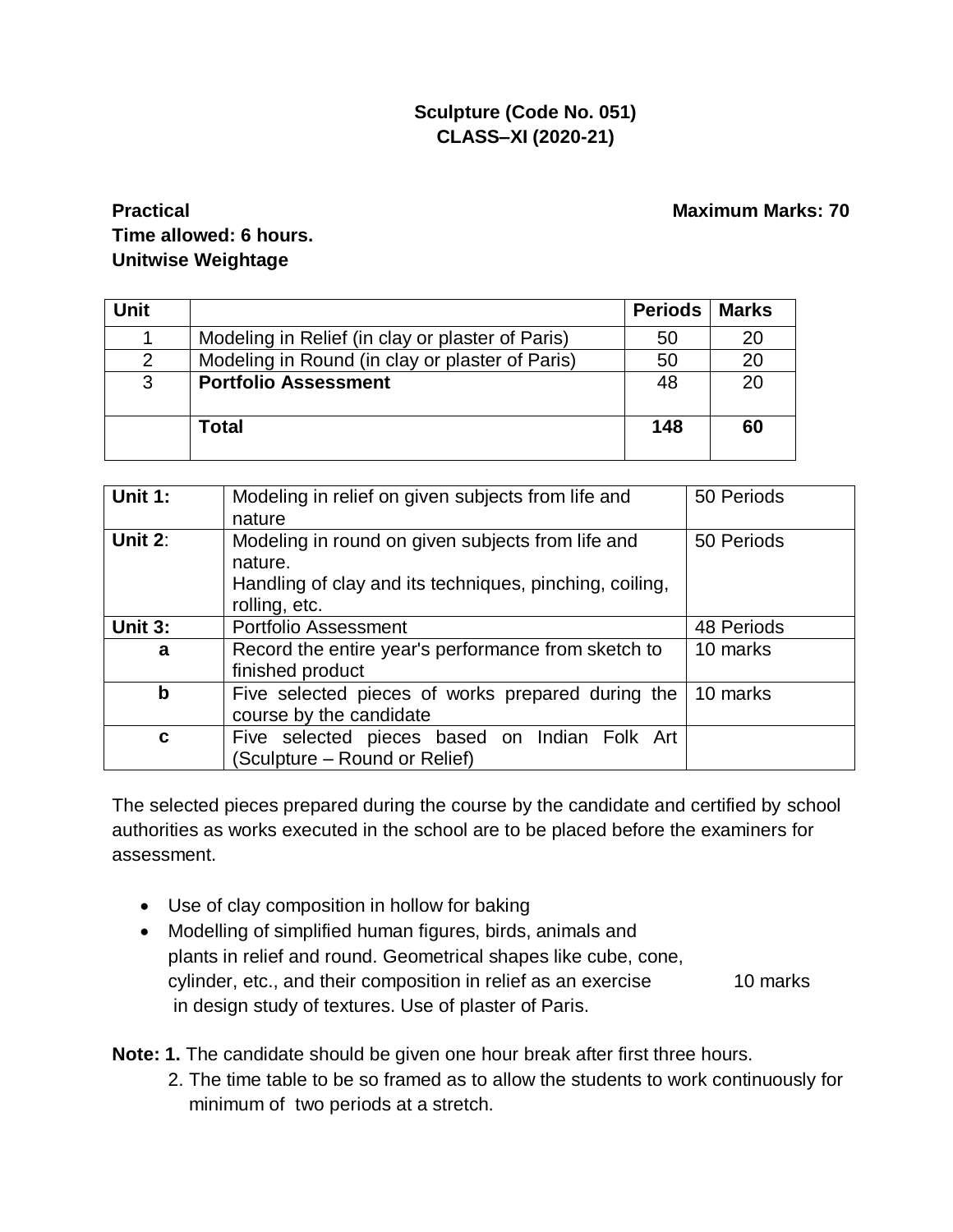### **Sculpture (Code No. 051) Class XII (2021-22)**

### **Theory Maximum Marks:30 Time allowed: 2 Hours Unit wise weightage**

| <b>Unit</b> |                                                     | <b>Period</b> | <b>Marks</b> |
|-------------|-----------------------------------------------------|---------------|--------------|
| a)          | Six Limbs of Indian Art Painting & Fundamental of   | $\vert$ 24    | 10           |
|             | Visual Arts (Elements & Principles)                 |               |              |
| b)          | The Rajasthani and Pahari Schools of Miniature      |               |              |
|             | Painting                                            |               |              |
| 2           | The Mughal and Deccan Schools of Miniature Painting | 24            | 10           |
| 3           | The Bengal School of Painting and the Modern Trends | -24           | 10           |
|             | in Indian Art                                       |               |              |
|             |                                                     |               | 30           |

Note: The Syllabus of Sculpture (Theory) for Class XII is the same as that of Painting (Theory) for Class XII given earlier.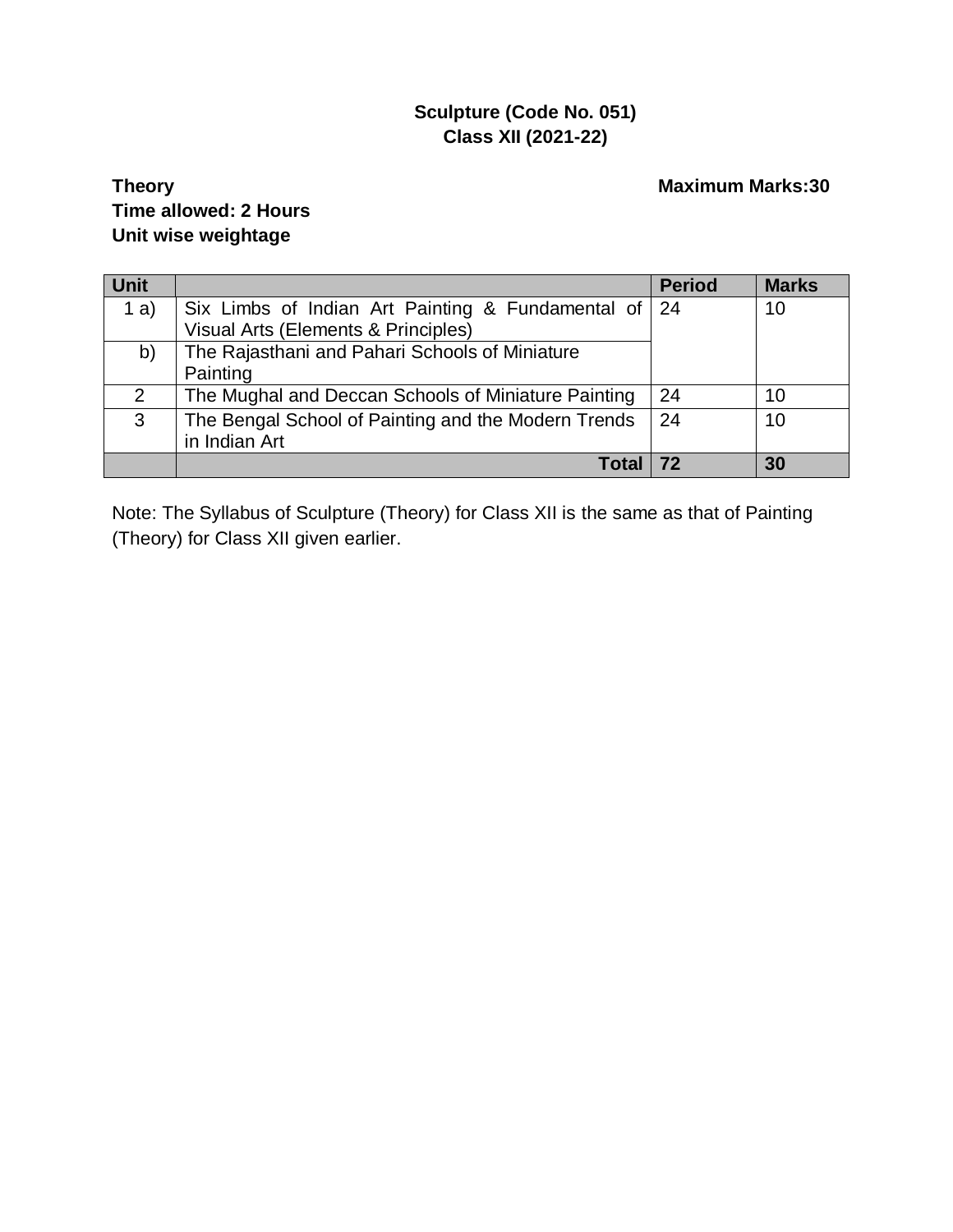### **Sculpture (Code No . 051) Class XII (2021-22)**

#### **Practical Maximum Marks :70 Time allowed: 6 hours. (3+3)**

#### **Unitwise Weightage**

| <b>Unit</b>                                                                                                                                     |                                                                                                  | <b>Period</b> | <b>Marks</b>                                       |
|-------------------------------------------------------------------------------------------------------------------------------------------------|--------------------------------------------------------------------------------------------------|---------------|----------------------------------------------------|
|                                                                                                                                                 | Modeling in Relief (Clay and plaster of Paris)                                                   | 50            | 25                                                 |
| $\overline{2}$                                                                                                                                  | Modeling in Round (clay and plaster of Paris                                                     | 50            | 25                                                 |
| 3                                                                                                                                               | <b>Portfolio Assessment</b>                                                                      | 48            | 25                                                 |
|                                                                                                                                                 | <b>Total</b>                                                                                     | 148           | 70                                                 |
|                                                                                                                                                 | Unit 1: Modeling in relief*<br>Unit 2: Modeling in round*<br><b>Unit 3: Portfolio Assessment</b> |               | <b>50 Pds.</b><br><b>50 Pds.</b><br><b>48 Pds.</b> |
| a) Record of the entire year's performance from sketch to<br>finished product<br>(b) Four pieces of work prepared during the course selected by |                                                                                                  | $(10$ Marks)  |                                                    |
|                                                                                                                                                 | the candidate.<br>(c) One selected piece based on Indian folk Art                                |               | (10 Marks)                                         |
|                                                                                                                                                 | (Sculpture- Round or Relief)                                                                     |               |                                                    |

- \* Use of clay composition in hollow for baking.
- \* Modelling of simplified human figures, birds, animals and plants in relief and round. Geometrical shapes like cube, cone, cylinder, etc., and their composition in relief as an exercise in design study of textures. Use of plaster of Paris.

The selected pieces prepared during the course by the candidate and certified by school authorities as works executed in the school are to be placed before the examiners for assessment.

#### **Note:**

- 1. The candidate should be given one hour break after first three hours.
- 2. The time table to be so framed as to allow the students to work continuously for minimum of two Periods at a stretch.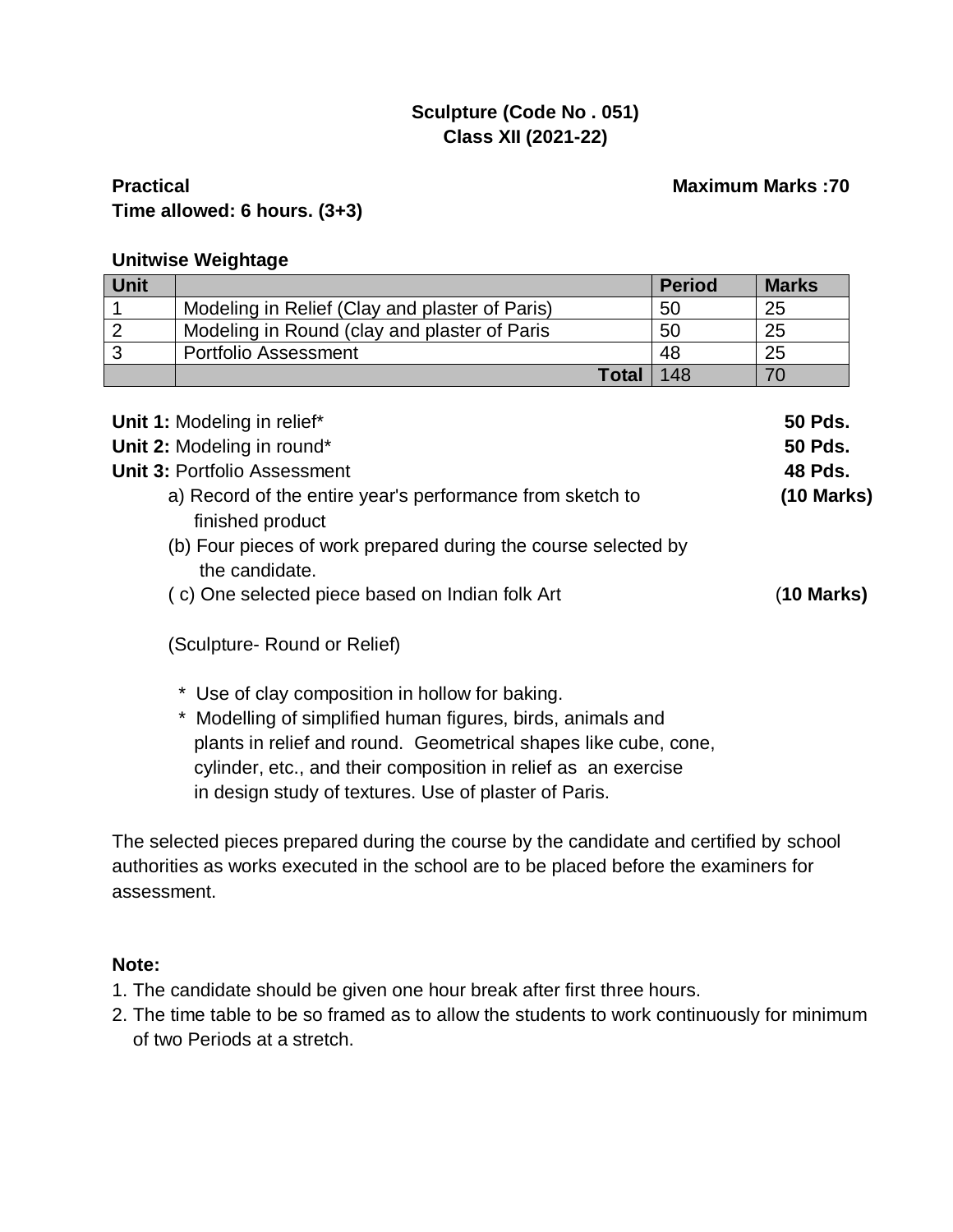### **GUIDELINES FOR EVALUATION OF PRACTICAL**

#### **1. Marking Scheme:**

| Part I: Modeling in Relief                                                      |     |          |
|---------------------------------------------------------------------------------|-----|----------|
| (i) Composition including emphasis on the subject                               | 10  |          |
| (ii) Handling of media                                                          | 05  | 25 Marks |
| (iii) Creative approach and overall impression                                  | 10  |          |
| <b>Part II: Modeling in Round</b>                                               |     |          |
| (i) Composition including emphasis on the subject                               | 10  |          |
| (ii) Handling of media                                                          | 05  | 25 Marks |
| iii) Creative approach and overall impression                                   | 10  |          |
| <b>Part III: Portfolio Assessment</b>                                           |     |          |
| (a) Record of the entire year's performance from sketch to<br>finished product. | 10  |          |
| (b) Five works of sculpture consisting of:                                      | 10  |          |
| (i) Two sculpture in relief (High Relief)                                       |     |          |
| (ii) Two sculpture in relief (Low Relief)                                       | 2.5 | 20 Marks |
| (c) One Sculpture in round                                                      | 05  |          |
| (d) Two selected works of sculpture based on any Indian Folk Art<br>(Sculpture) | 05  |          |

These selected works prepared descript the course by the candidates and certified by the school authorities the work done in the school will be placed before the examiners for assessment.

## **2. Format of the questions: Part I: Modelling in Relief:**

Make a sculpture in Relief (low/high) on any one of the following five subjects. The size should be within 25 to 30 cm. (horizontally or vertically) and about 4 cm. in thickness from the board.

(Note: Any five suitable subjects for "Modeling in Relief' are to be decided by the external and internal examiners jointly in accordance with the instructions and are to be mentioned here).

### **Part II: Modeling in Round:**

Prepare a sculpture in round, in clay medium, on any one of the following five subjects.

The height should be within 25 to 30 cm, horizontally or vertically.

**Note:** Any five suitable subjects for "Modelling in Round" are to be decided in accordance with the instructions and are to be mentioned here strictly just before the start of the examination for Part II.

**3. Instructions to decide the subjects for Modeling in Relief and Round:**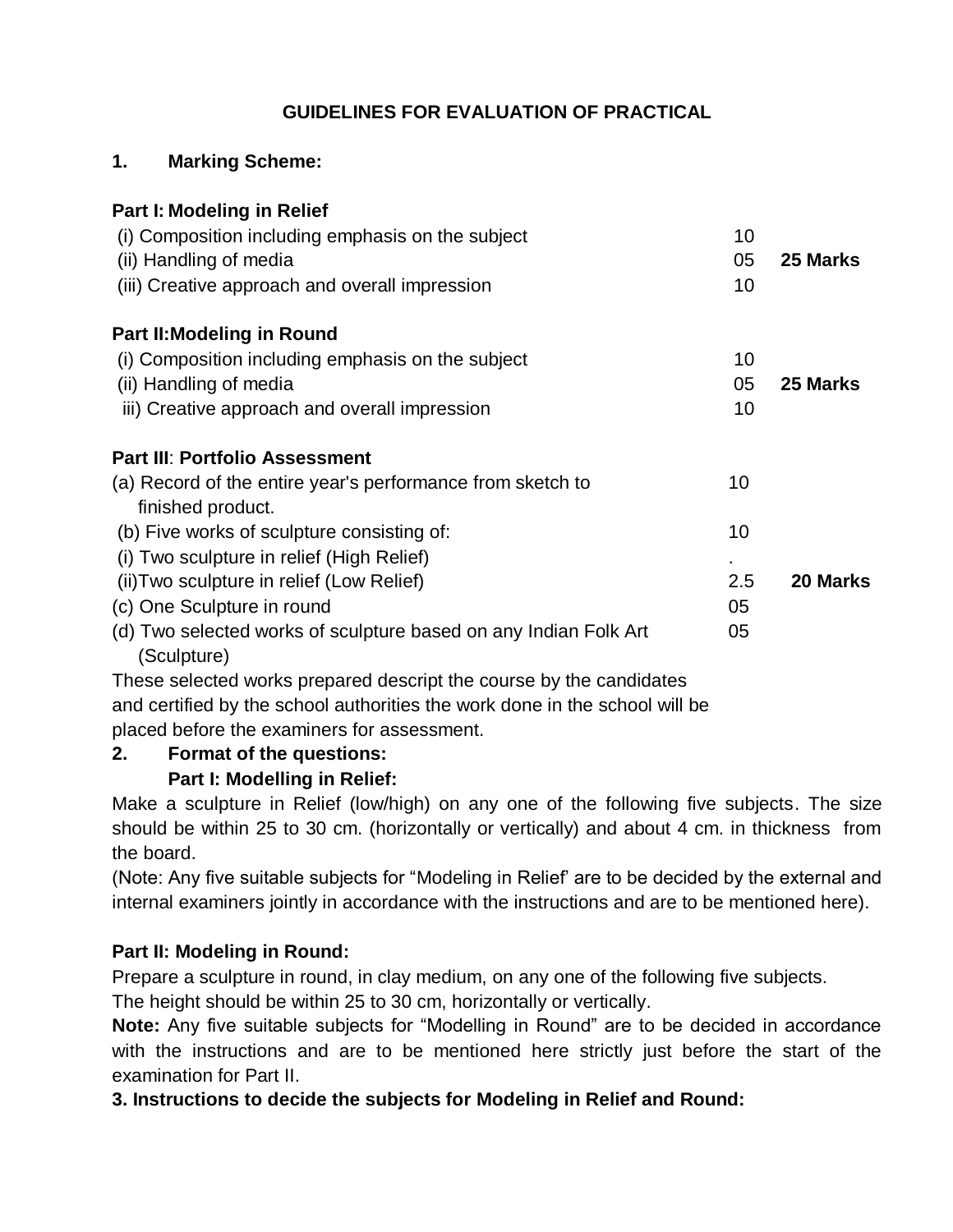- (1) The examiners (Internal and External) are to select/decide five subjects suitable for modeling in relief and five subjects for modeling in round. The subjects for "Modelling in Round" are to be conveyed to the candidates strictly just before the start of the examination for Part II.
- (2) Each subject should be so designed that the candidate may get a clear-cut idea of the subject, however, a candidate can perceive a subject in his/her own way. Distortion of human/animal forms may be allowed.
- (3) Choice of high or low relief should remain open to the candidates
- (4) The examiners (Internal and External) are free to decide the subjects but they should be according to the standard of class XII and environment of the school/candidates. Some identified areas of the subjects for Modeling in Relief are given below in which some more areas may also be included:
	- (i) Nature Study;
	- (ii) Design, natural, decorative, stylized and geometrical:
	- (iii) Family, friends and daily life;
	- (iv) Birds and animals;
	- (v) Games and sports activities;
	- (vi) Religious, social and personal activities;
	- (vii) Cultural activities;
	- (viii) Ideas Personal, social, local, provincial, national and international.

#### **4. General instructions to the examiners:**

- 1. Candidates should be given one hour break after first three hours.
- 2. Work of the candidates of Parts I, II and III, is to be evaluated on the spot by the external and internal examiners jointly.
- 3. Each work of Parts I, II and III, after assessment, is to be marked as examined and duly signed by the external and internal examiners.
- 4. Finishing and mounting of the prints

### **Unit 2: oprd of the entire year's performance from sketch to 10 marks finished product**

b) Three selected prints prepared during the course by the candidate and certified by the school authorities as works done in the school and to be placed before the external examiner for assessment.

#### **Note: The time table to be so framed as to allow the students to work continuously for minimum of two periods at a stretch.**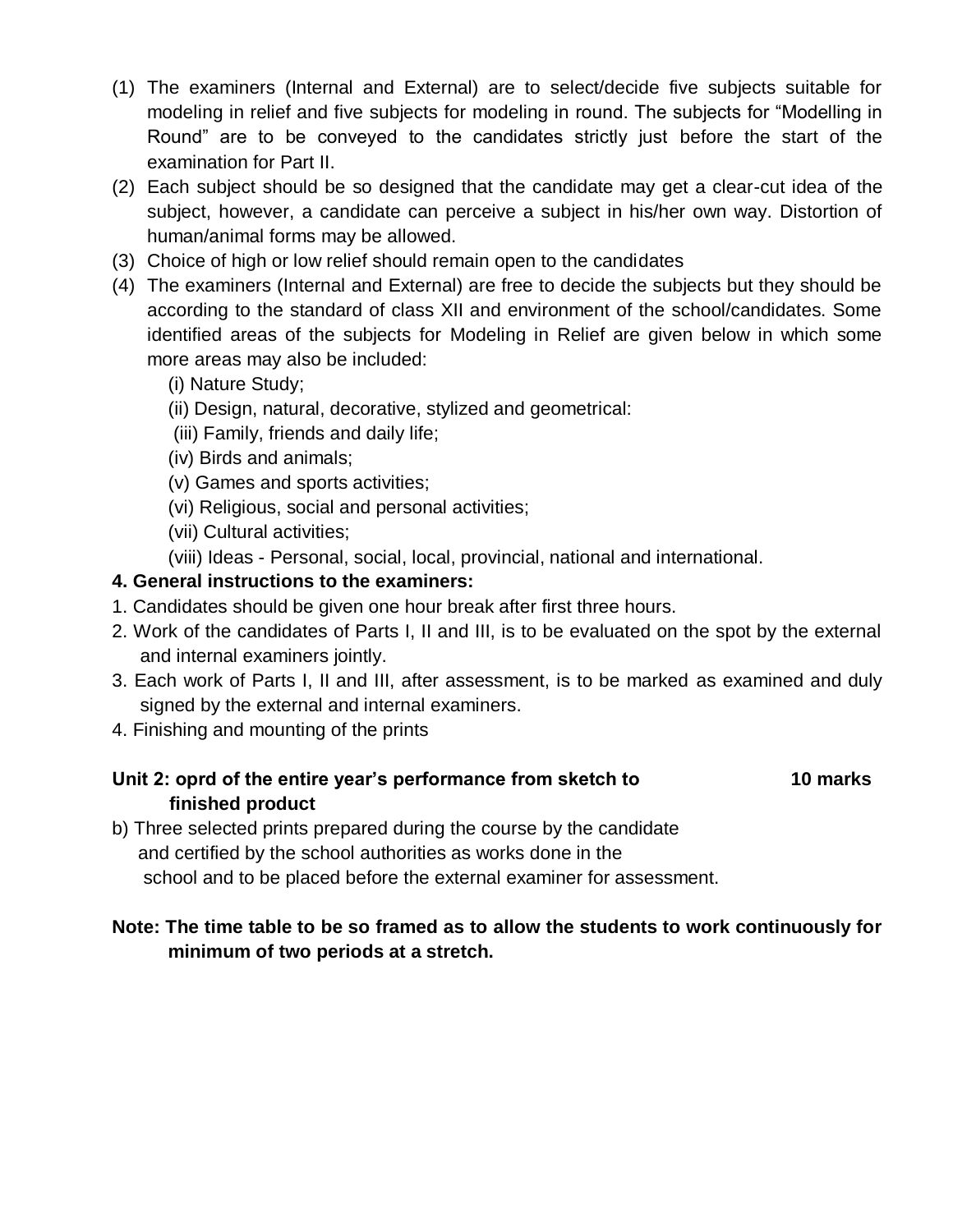#### **Applied Art (Commercial Art) (Code No. 052)**

#### **Introduction**

The course in Applied Art (Commercial Art) at Senior Secondary stage as an elective subject is aimed to develop aesthetic sense of the students through the understanding to various important, well known aspects and modes of visual art expression in India's rich cultural heritage from the period of Indus Valley to the present time. It encompasses also a wide range of practical exercises in commercial art for developing their mental faculties of observation, imagination, creation and physical and technical skills.

#### **Objectives**

#### **A) THEORY**

**Notes**: As the syllabus of Applied Art-Commercial Art (Theory) is the same as that of Painting (Theory), its objectives are same.

B) PRACTICAL: The purpose of introducing practical exercises in Applied Art (Commercial Art) is to help and enable the students to develop professional competence in making Model Drawing Lettering, layout preparation and poster so that they can link their lives with productivity.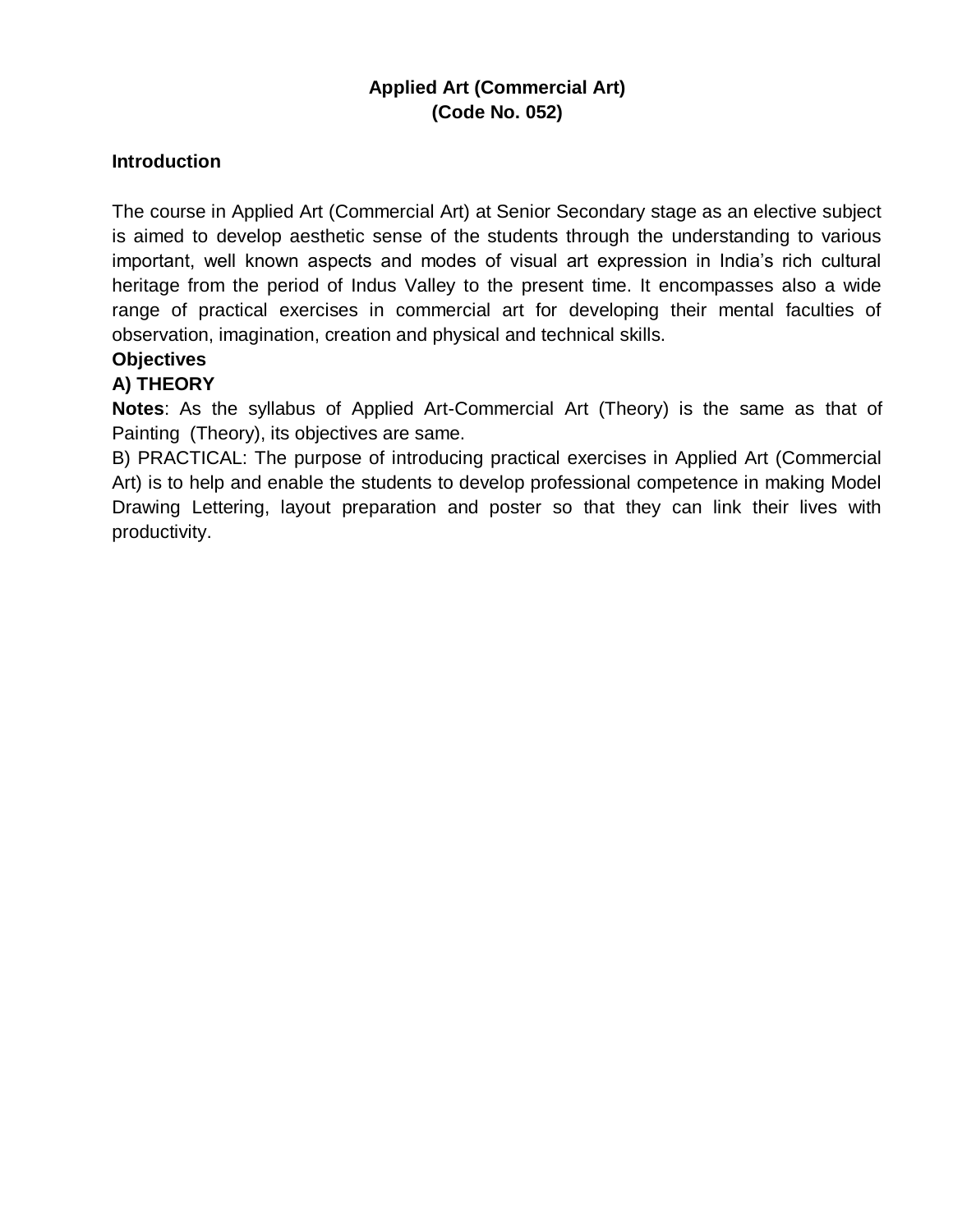#### **Applied Art (Commercial Art) (Code No. 052) Class–XI (2021-22)**

#### **Theory Maximum Marks:30 Time allowed: 2 Hours**

| <b>Unit</b> |                                                                                          | <b>Period</b> | <b>Marks</b> |
|-------------|------------------------------------------------------------------------------------------|---------------|--------------|
| 1 $(a)$     | Six Limbs of Indian Art Painting & Fundamental of Visual<br>Arts (Elements & Principles) |               |              |
| (b)         | Pre-Historic Rock-Paintings and Art of Indus Valley                                      | 12            | 10           |
| 2           | Buddhist, Jain and Hindu Art                                                             | 24            | 10           |
| 3           | Temple Sculpture Bronze and Artistic aspects of Indo-<br><b>Islamic Architecture</b>     | 36            | 10           |
|             | Total                                                                                    |               | 30           |

**Note:** The Syllabus of Applied Art-Commercial Art (Theory) for Class XI is the same as that of Painting (Theory) for Class XI given earlier.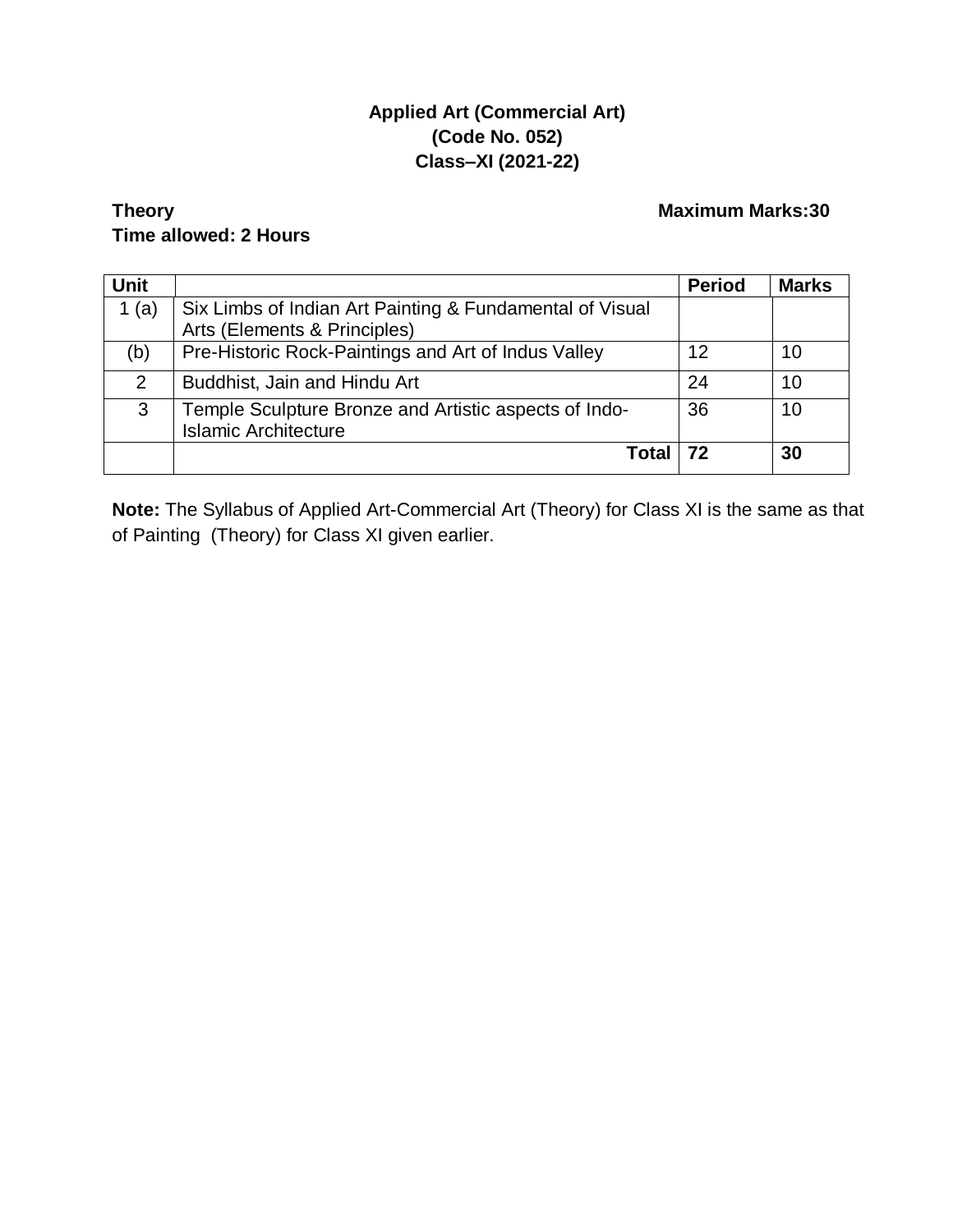#### **Applied Art -Commercial Art (Practicals) (Code No. 052) Class–XI (2021-22)**

#### **Practical Maximum Marks :70 Time allowed: 6 hours. (3+3)**

| <b>Unit</b> |                             | <b>Period</b> | <b>Marks</b> |
|-------------|-----------------------------|---------------|--------------|
|             | Drawing                     | 50            | 25           |
| ົ           | Lettering and layout        | 50            | 25           |
| ີ           | <b>Portfolio Assessment</b> | 48            | 20           |
|             | <b>Total</b>                | 148           | 70           |

| Unit 1 | <b>Drawing</b>                                            |          | 50 Pds. |
|--------|-----------------------------------------------------------|----------|---------|
|        | Drawing from Still-Life and Nature, medium-pencil         |          |         |
|        | monochrome/colour.                                        |          |         |
| Unit 2 | (a) Lettering                                             |          | 50 Pds. |
|        | Study of lettering of Roman and Devnagri Scripts<br>(i)   |          |         |
|        | identification of some type-faces and their sizes<br>(ii) |          |         |
|        | (b) Layout                                                |          |         |
|        | Making a simple layout with lettering as the main         |          |         |
|        | component.                                                |          |         |
| Unit 3 | <b>Portfolio Assessment</b>                               | 10 Marks | 48 Pds. |
|        | (a) Record of entire year's performance from sketch       |          |         |
|        | to finished product                                       |          |         |
|        | (b) Five selected drawings in any media done during       | 05 Marks |         |
|        | (c) Two selected works in chosen subject done during      | 02 Marks |         |
|        | the year.                                                 |          |         |
|        | (d) Three selected works based on Indian Folk Art         | 03 Marks |         |
|        |                                                           |          |         |
|        |                                                           |          |         |

These selected works prepared during the course by the candidates and certified by the school authorities the work done in the school will be placed before the examiners for assessment.

**Notes:**

- 1. The candidate should be given one hour break after first three hours.
- 2. The time table to be so framed as to allow the students to work continuously for minimum of periods at a stretch.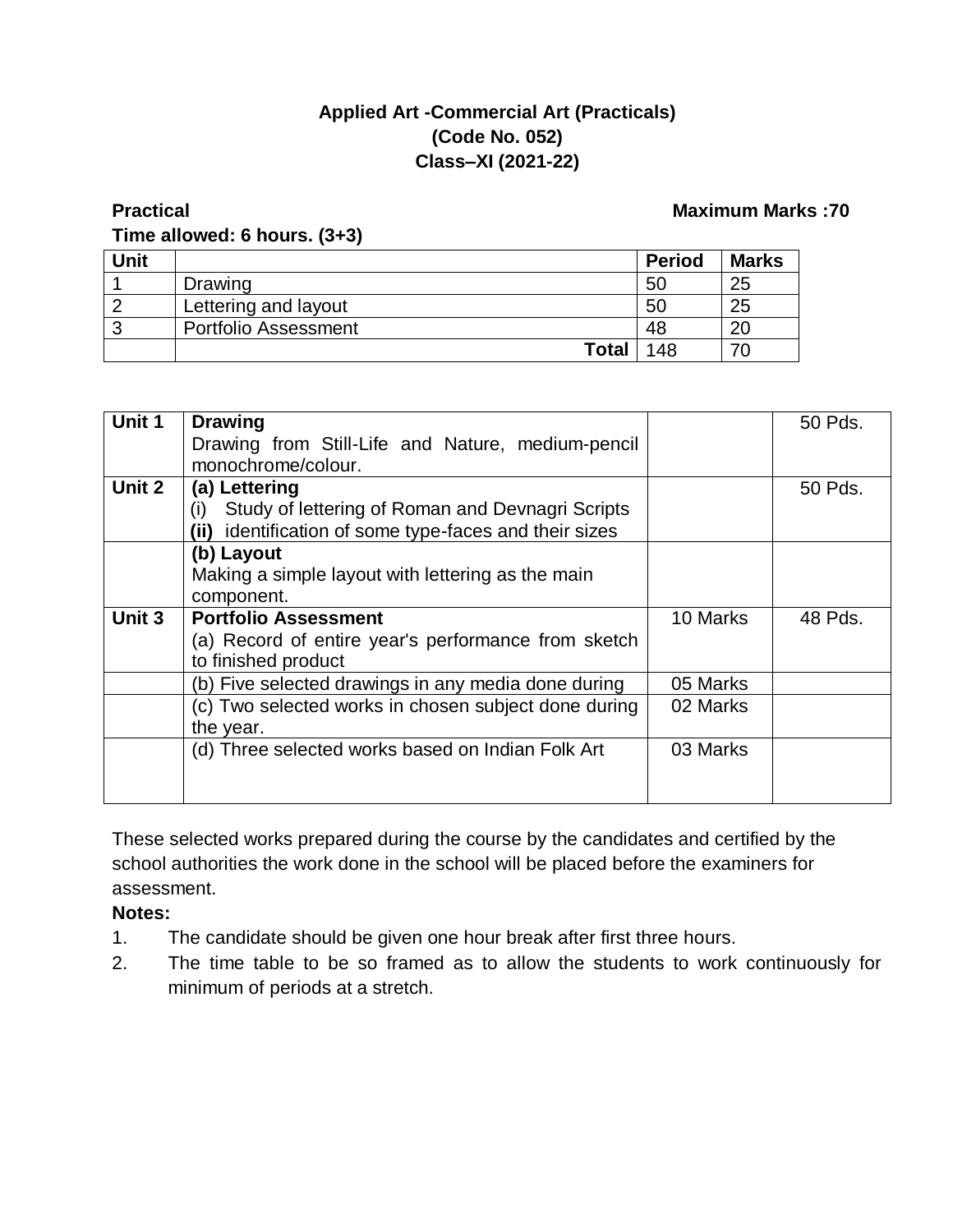### **APPLIED ART -COMMERCIAL ART (Code No. 052) CLASS–XII (2021-22)**

# **Time: 2 Hour**

**Theory Maximum Marks: 30** 

#### **Unitwise Weightage**

| Unit           |                                                   | <b>Period</b> | <b>Marks</b> |
|----------------|---------------------------------------------------|---------------|--------------|
| 1a             | Six Limbs of Indian Art Painting & Fundamental of |               |              |
|                | Visual Arts (Elements & Principles)               |               |              |
| $\mathbf b$    | The Rajasthani and Pahari Schools of Miniature    | 24            | 10           |
|                | Painting                                          |               |              |
| $\overline{2}$ | The Mughal and Deccan Schools of Miniature        | 24            | 10           |
|                | Painting                                          |               |              |
| 3              | The Bengal School of Painting and the Modern      | 24            | 10           |
|                | <b>Trends in Indian Art</b>                       |               |              |
|                | Tota                                              |               | 30           |

**Note:** The Syllabus of Applied Art-Commercial Art (Theory) for Class XII is the same as that of Painting (Theory) for Class XII given earlier.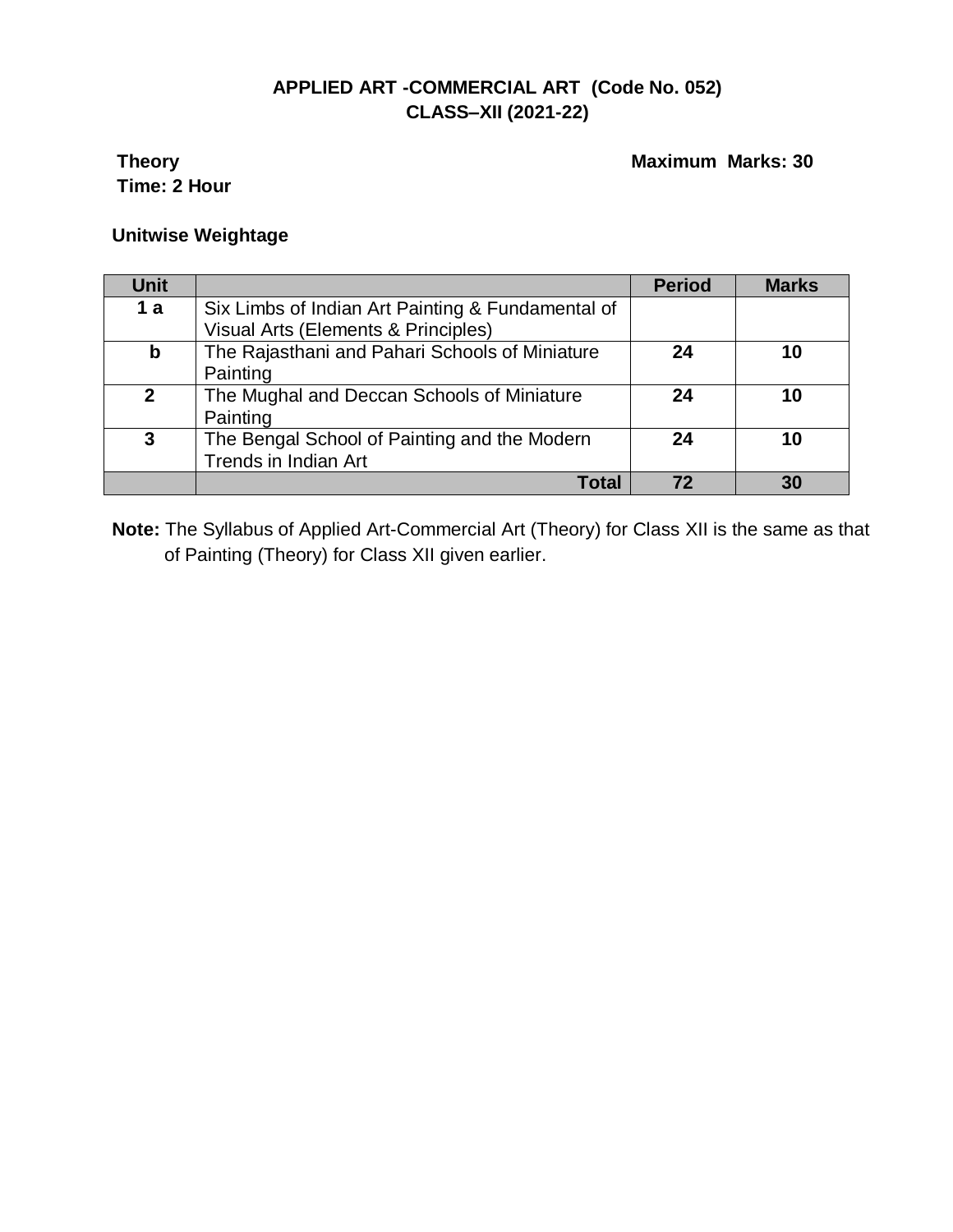#### **Applied Art -Commercial Art (Code No. 052) Class–Xii (2021-22)**

#### **Practical Maximum Marks :70 Maximum Marks :70 Time allowed: 6 hours. (3+3)**

| <b>Unit</b> |                             | <b>Period</b> | <b>Marks</b> |
|-------------|-----------------------------|---------------|--------------|
|             | <b>Illustration</b>         | 50            | 25           |
|             | Poster                      | 50            | 25           |
| כי          | <b>Portfolio Assessment</b> | 48            | 20           |
|             | <b>Total</b>                | 148           | 70           |

| Unit 1 | <b>Illustration</b><br>Study of techniques of illustration on given subjects and<br>simple situations supported by drawing from life and<br>outdoor sketching in different media suitable for printing.                                                                                                                     | 25 marks 50 Periods                         |
|--------|-----------------------------------------------------------------------------------------------------------------------------------------------------------------------------------------------------------------------------------------------------------------------------------------------------------------------------|---------------------------------------------|
| Unit 2 | <b>Poster</b><br>Making a poster with specified data and slogan on a given<br>subject in two or three colours.                                                                                                                                                                                                              | 25 marks 50 Periods                         |
| Unit 3 | <b>Portfolio Assessment</b><br>(a) Record of the entire years performance from sketch to<br>finished product.<br>(b) Five selected drawings in any media done during the<br>year including minimum of two illustrations<br>(c) Three selected posters in chosen subject.<br>(d) Two selected works based on Indian Folk Art | 20 marks 48 Periods<br>10<br>05<br>03<br>02 |

These selected works proposed during the course by the candidates and certified by the school authorities the works done in the school will be placed before the examiners for assessment.

**Note:** The time table to be so framed as to allow the students to work continuously for minimum of two periods at a stretch.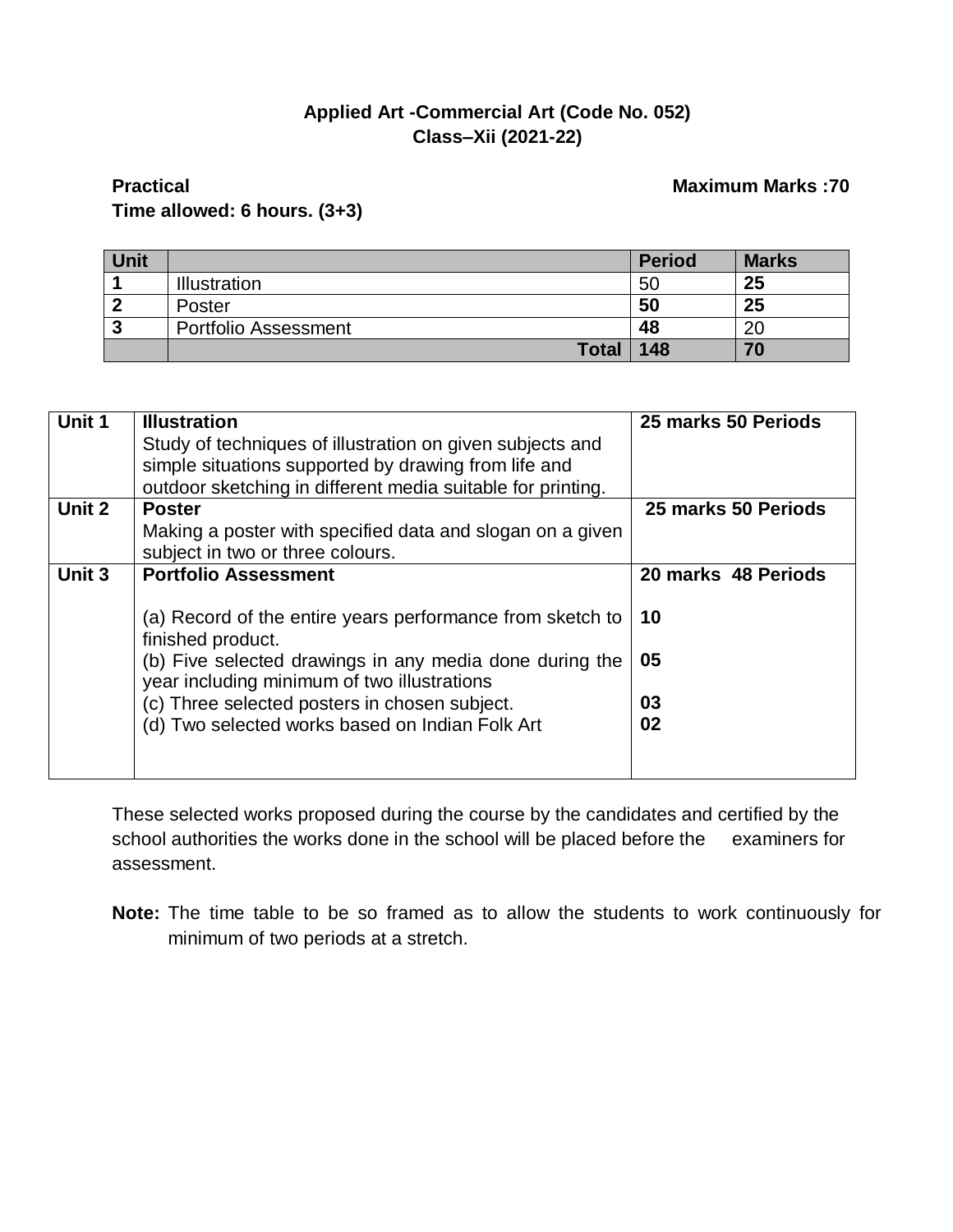| <b>Guidelines for Evaluation of Practical</b>                                      |          |  |  |  |
|------------------------------------------------------------------------------------|----------|--|--|--|
| <b>Marking Scheme:</b>                                                             |          |  |  |  |
| <b>Part I: Illustrations</b><br>25 Marks                                           |          |  |  |  |
|                                                                                    |          |  |  |  |
| Composition including quality of drawing<br>(i)                                    | 10       |  |  |  |
| Emphasis on the subject with a specific situation<br>(ii)                          | 05       |  |  |  |
| Reproducing quality and overall impression<br>(iii)                                | 10       |  |  |  |
| Part II: Poster                                                                    | 25 Marks |  |  |  |
| Layout and Lettering<br>(i)                                                        | 10       |  |  |  |
| (ii) Emphasis on the subject                                                       | 05       |  |  |  |
| (iii) Proper colour scheme, overall impression and reproducing quality             | 10       |  |  |  |
| <b>Part III: Portfolio Assessment</b>                                              |          |  |  |  |
| (a) Record of the entire year's performance from sketch to finished product.       | 10       |  |  |  |
| (b) Five selected drawings in any media including minimum of two illustrations. 05 |          |  |  |  |
| (c) Two selected posters in chosen subjects.                                       | 10       |  |  |  |

(d) Two selected works based on Indian Folk Art

#### **1. Format of the questions:**

#### **Part I:** Illustration

Make an illustration in black and white in any colour media on any one of the following five subjects with a specific situation. Size of the illustration: 30 cm x 22 cm.

**Note:** Any five suitable subjects or illustration, decided by the external and internal examiners jointly in accordance with the instructions are to be mentioned here.

#### **Part II: Poster**

Prepare a poster-design with specified data and slogan in English/Hindi/Regional language, in three flat colours, on any one of the following five subjects. The designing of the poster should have balanced use of typography and illustration.

Size of the Poster-design: 1/2 imp size.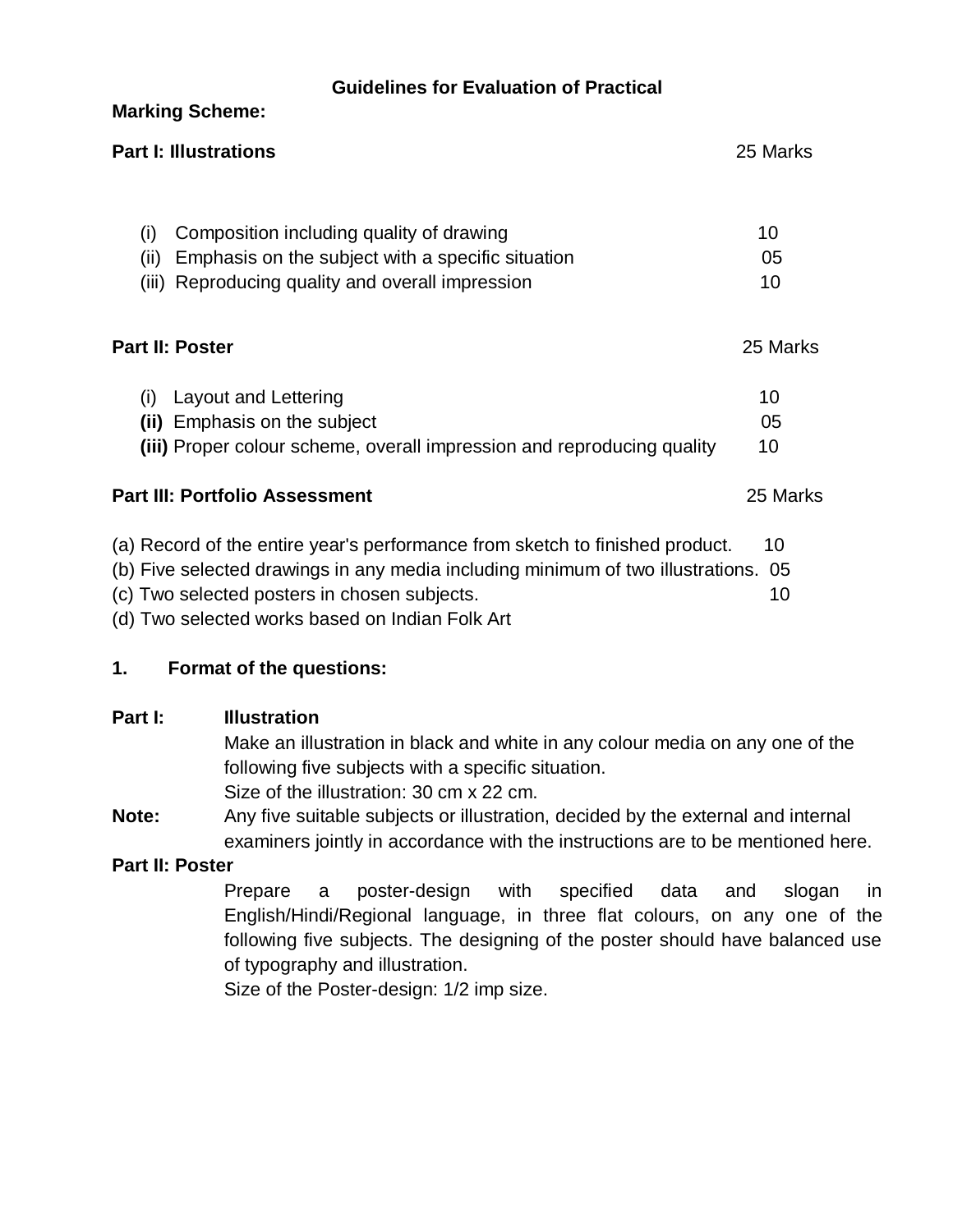### **3. A) Instructions to decide the subjects for illustration:**

- 1. The examiners (Internal and External) are to select/decide five suitable subjects.
- 2. Each subject should be given a specific situation, which is a main characteristic of an illustration.
- 3. Each subject should be so designed that the candidate may get a clear-cut idea of the subject and they can illustrate a specific situation based on given subject areas.
- 4. The examiners (Internal and External) are free to decide the subjects but these should be according to the standard of the class XII and environment of the school/candidates.

Some identified areas of the subjects for illustration are given below, in which some more areas may be added if needed.

#### **Subject with a specific situation:**

- (i) Family and friends in daily life.
- (ii) Professionals/professions.
- (iii) Games and sports.
- (iv) Nature.
- (v) National events and celebrations.
- (vi) Religious events and festivals.
- (vii) Culture-Dance, Drama, Music and Art.

#### **B) Instructions to decide the subjects for Poster-design:**

- 1. The examiners (Internal and External) are to select/decide five subjects suitable for poster design.
- 2. Each subject should be given a specified data and slogan.
- 3. The data and slogan should be so framed/designed that the candidates may get a clear-cut idea of the subject.
- 4. The examiners (Internal and External) must give the subjects data and slogan according to the standard of Class XII and environment of the school/candidates.

Some identified areas for poster-design are given below, in which some more areas/subjects may be added.

- 1. For Advertisement on:
	- (i) Excursion/Tourism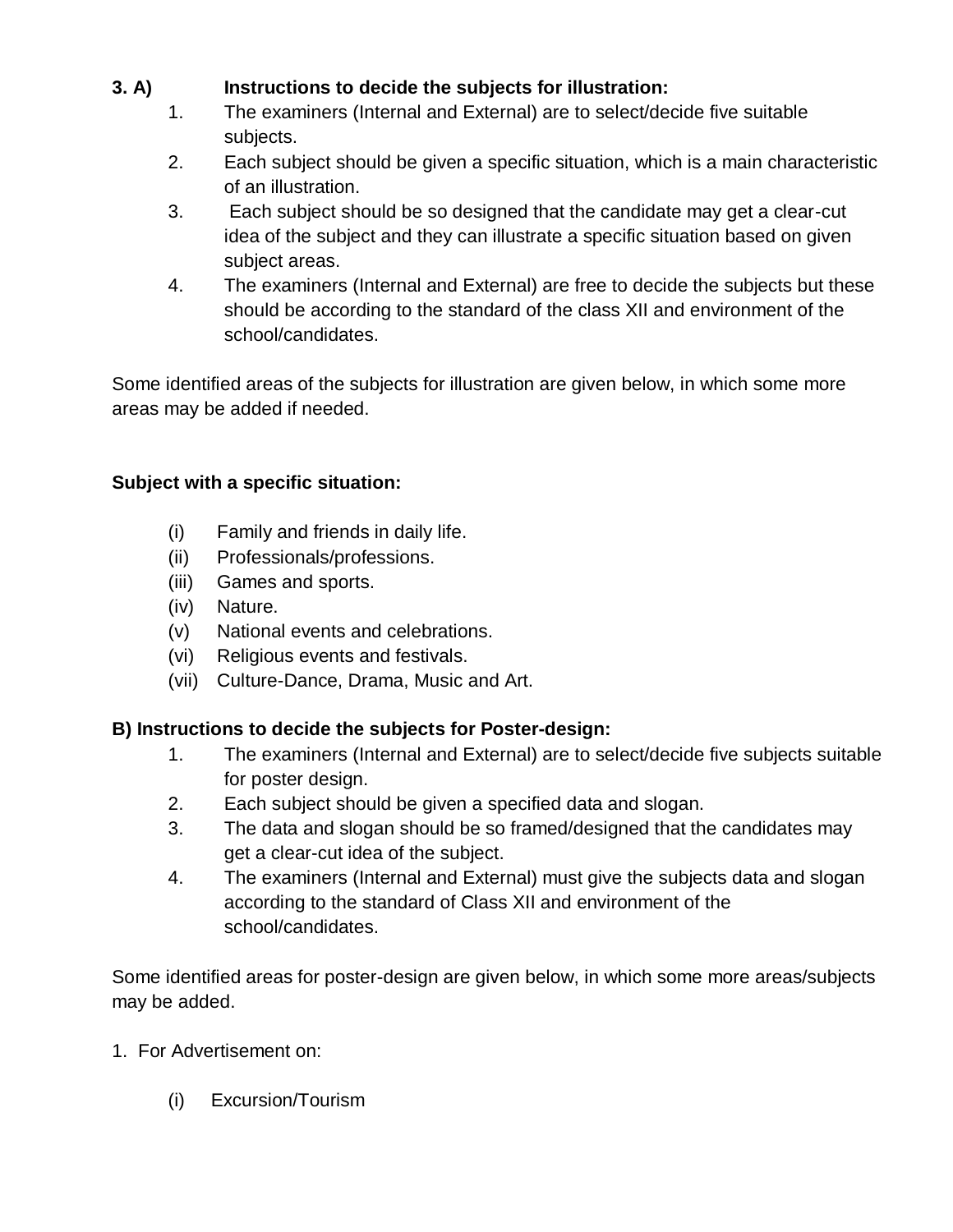- (ii) Cultural activities
- (iii) Community and nature development
- (iv) Ideas-Social, national and international
- (v) Commercial products
- 2. Instructions to the examiners:
	- 1. Candidates should be given one hour break after first three hours.
	- 2. Work of the candidates for Parts I, II and III is to be evaluated on the spot by the and internal examiners jointly.
	- 3. Each work of parts I, II and III, after assessment, is to be marked as examined and signed by the external and internal examiners.